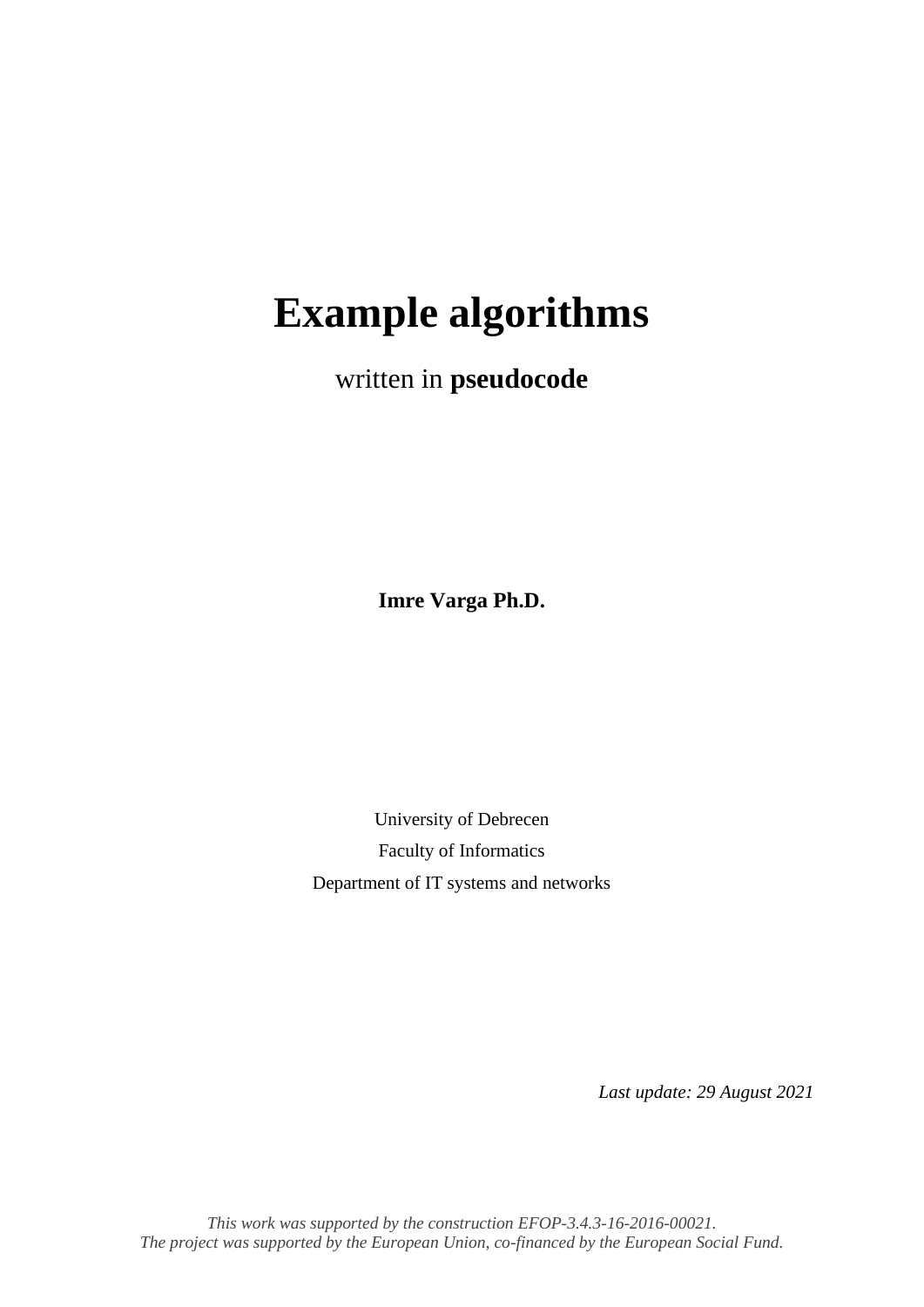# **Example algorithms**

#### **written in pseudocode**

This is a collection of algorithms for the students of "**Algorithms and basics of programming**" subject. These algorithms serve just as examples helping your studies. Introduction to the basics of algorithms and pseudocodes is available in classes, so if you follow them, you must be able to understand the meaning of the following sample codes. First understand them, then try to rewrite them alone, finally verify your codes. These examples enrich your algorithmic thinking, you can find different ideas and tricks in them. Their difficulty level spans a wide range. Sometimes you can find alternative algorithms as well to illustrate different solutions. Occasionally these codes are not so effective. The codes are grouped into 3 sections: simple algorithms, algorithms using arrays and algorithms using subroutines. If you have any comments, please contact me.

#### **1) Simple algorithms**

1. This algorithm calculates and print out the absolute value of an input number.

```
input num
if num<0 then
 num = -1*numendif
output num
```
2. This algorithm tells whether an integer (given as input) is an even or odd number.

```
output "Give the number"
input Num
if num%2==0 then
   output "Even"
else
   output "Odd"
endif
```
3. This algorithm asks two numbers from user and tells the relation of them (greater, smaller, equal).

```
output "Please, give two numbers"
input a
input b
if a==b then
   output "Equal"
else
   if a>b then
     output "First value is greater."
   else
     output "Second value is greater."
   endif
endif
```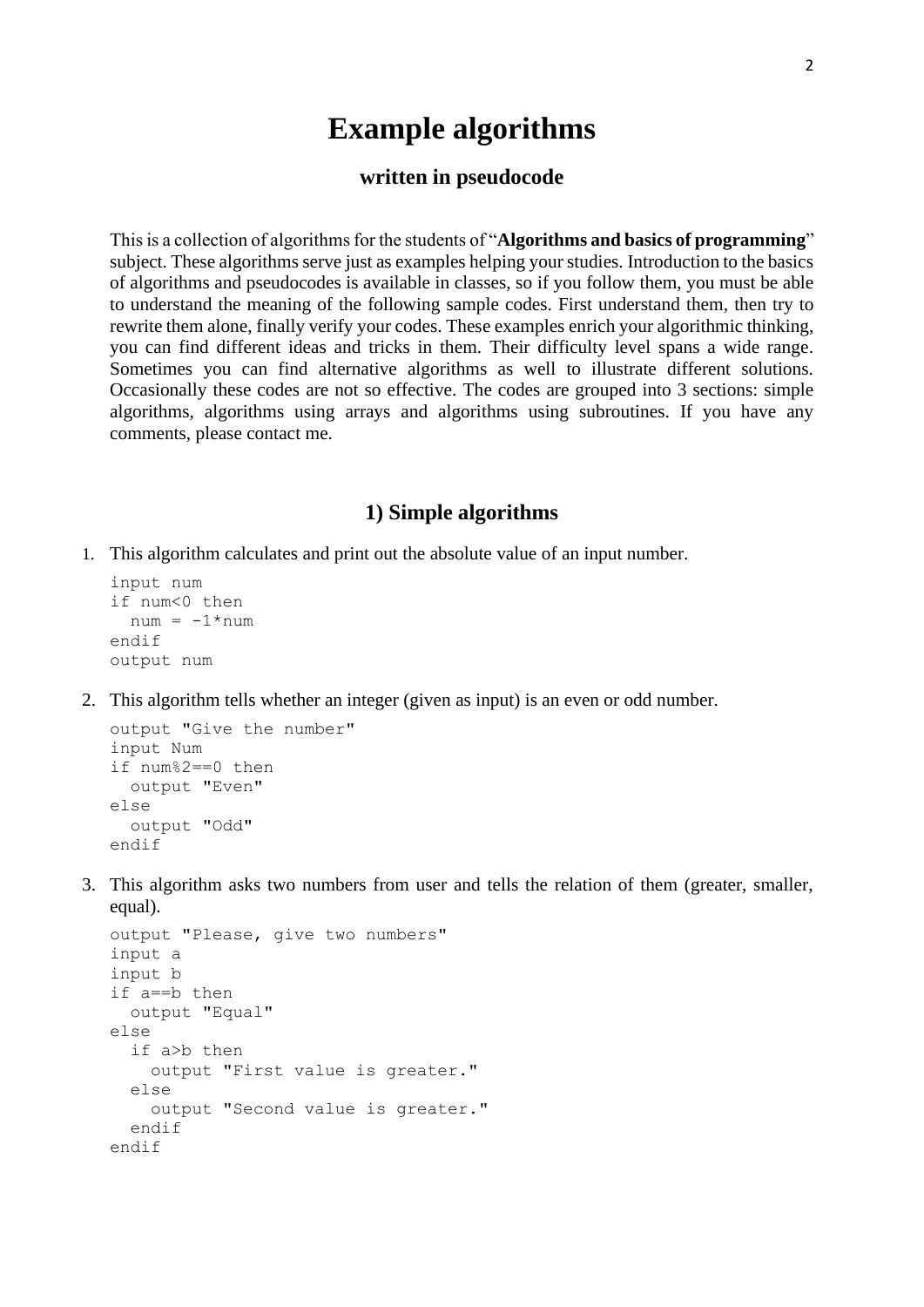4. This algorithm calculates the average of two numbers given by the user.

```
input a, b
output (a+b)/2
```
5. This algorithm calculates the average of two numbers given by the user.

```
input a
input b
if a==b then
  output a
else
   if a>b then
   max = amin = b else
    max = b min = a
   endif
   output min+(max-min)/2
endif
```
6. This algorithm reads 3 numbers as input and prints out the greatest one.

```
output "Please, give three numbers"
input a
input b
input c
if a>b then
   if a>c then
     output a
   else
     output c
   endif
else
   if b>c then
     output b
   else
     output c
   endif
endif
```
7. This algorithm gets three numbers from the user and prints out the greatest value.

```
output "Please, give three numbers:"
input a
input b
input c
if a>=b and a>=c then
  output a
endif
if b>=a and b>=c then
   output b
endif
if c>=a and c>=b then
  output c
endif
```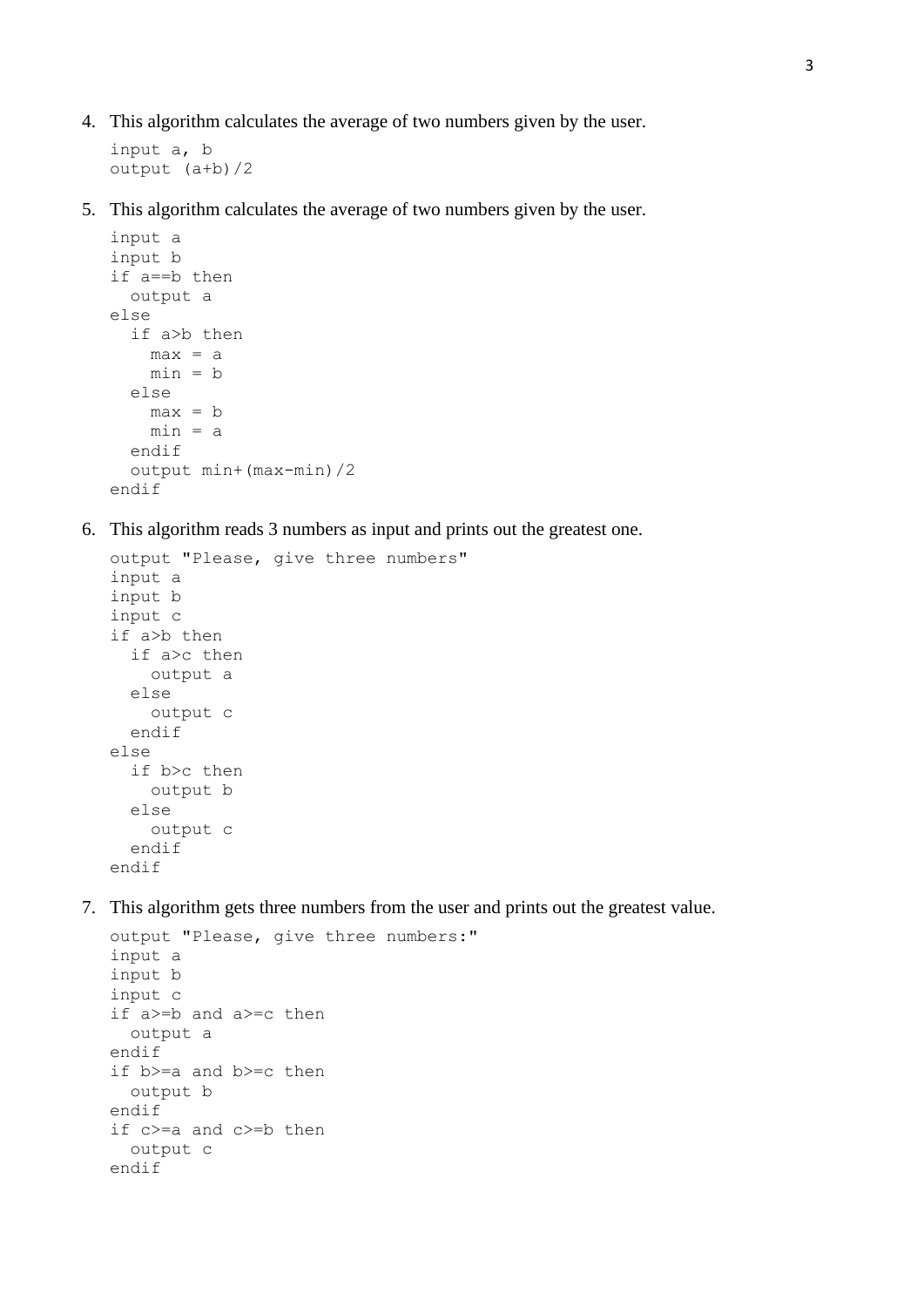8. This algorithm calculates the sum of integers between two different integer values given by the user (including the limits).

```
output "Enter two different integers:"
input x
input y
max = xmin = yif max<min then
  tmp = maxmax = min min = tmp
endif
sum = min+max
i = min+1while i<max do
  sum=sum+i
enddo
output sum
```
9. This algorithm calculates the sum of integers between two different integer values given by the user (including the limits).

```
output "Enter two different integers:"
input x
input y
if x>y then
  z = -1else
  z = 1endif
output (x+y)/2*(y-x)*z+1
```
10. This algorithm prints all the non-negative even numbers in increasing order which are not greater than a value given by the user.

```
input n
e = 0while e<=n do
   output e
  e = e + 2enddo
```
11. This algorithm prints all the positive even numbers in increasing order which are below a value given by the user.

```
input n
e = 2while e<n do
   output e
  e = e + 2enddo
```
12. This algorithm prints all the positive even numbers in decreasing order which are below a real number given by the user.

input n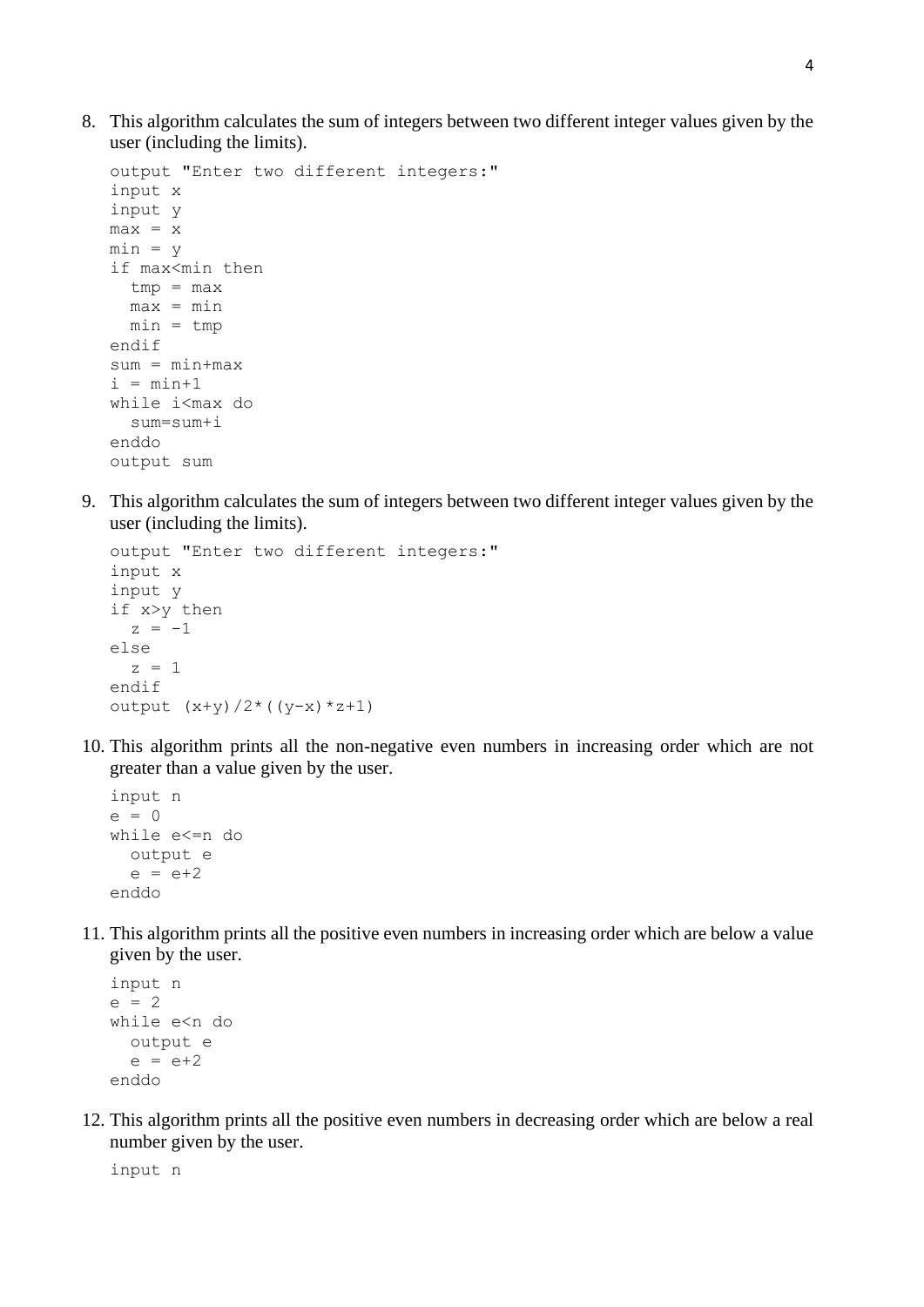```
e = 0while e<n do
 e = e + 2enddo
e = e - 2while e>0 do
   output e
  e = e - 2enddo
```
13. This algorithm prints the square numbers (so the square of positive integers) not greater than the value given by the user.

```
i = 1input n
while i*i<=n do
   output i*i
  i = i+1enddo
```
14. This algorithm tells whether the input value is a square of an integer or not.

```
input N
if N<0 then
   output "No"
else
  i = 0 while i<N and i*i!=N do
    i = i+1 enddo
   if i*i==N then
     output "Yes"
   else
     output "No"
   endif
endif
```
15. This algorithm tells whether the input value is a 3-digit even number or not.

```
input X
if X>99 then
   if X<1000 then
     if X%2==0 then
       output "Yes"
     else
       output "No"
     endif
   else
     output "No"
   endif
else
   output "No"
endif
```
16. This algorithm tells whether the input value is a 3-digit even number or not.

 $f1 = 0$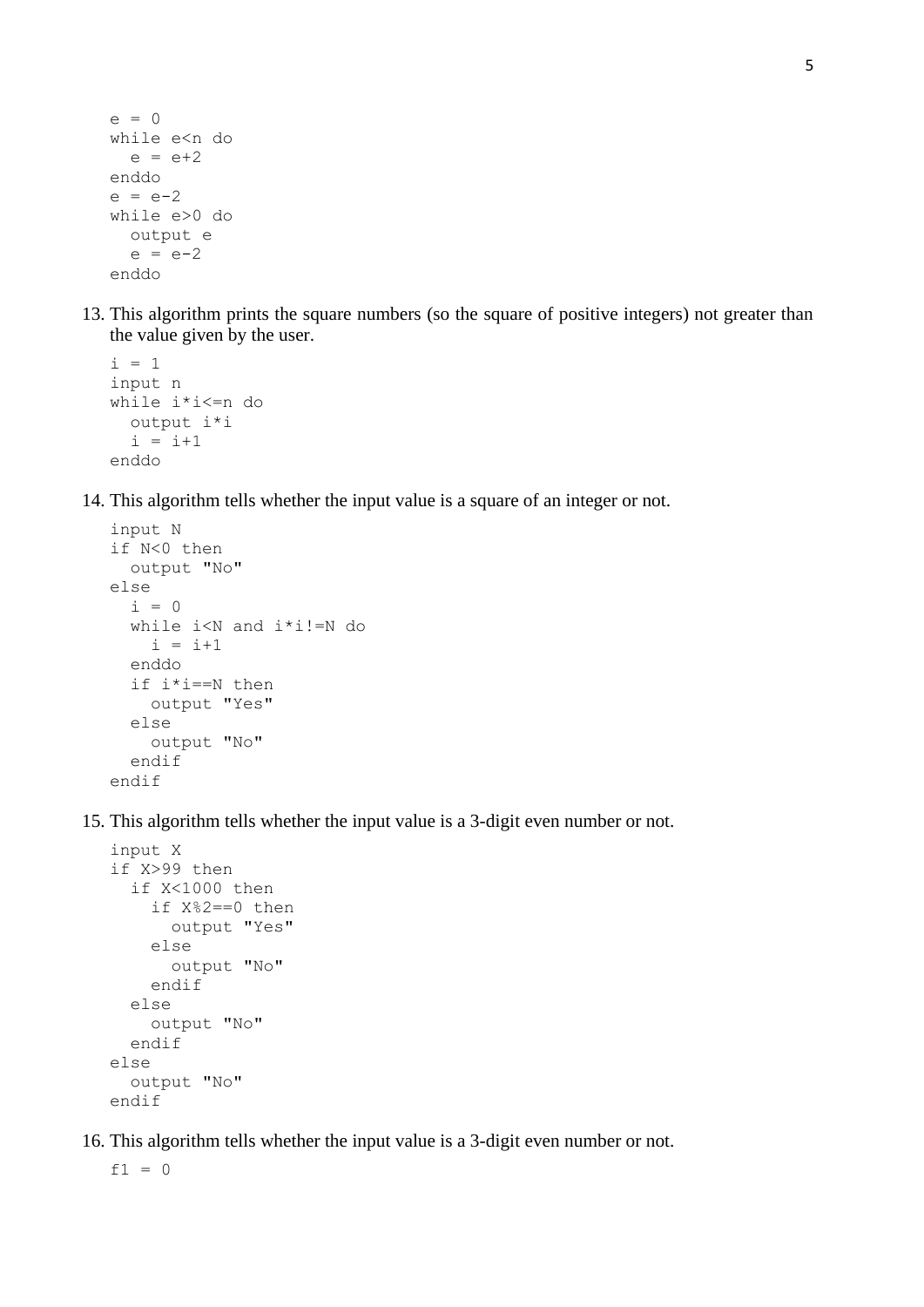```
f2 = 0f2 = 0input X
if X>99 then
 f1 = 1endif
if X<1000 then
  f2 = 1endif
if X%2==0 then
 f3 = 1endif
if f1+f2+f3==3 then
  output "Yes"
else
   output "No"
endif
```
17. This algorithm tells whether the input value is a 3-digit even number or not.

```
input X
if X>99 and X<1000 and X%2==0 then
   output "Yes"
else
   output "No"
endif
```
18. This algorithm decides that the 3 positive numbers given by the user can be the side length of a triangle.

```
input a,b,c
if a+b>c and a+c>b and b+c>a then
   output "It is a triangle."
else
   output "It cannot be a triangle."
endif
```
19. This algorithm decides that the 3 positive numbers given by the user can be the side length of a right-angled triangle.

```
input a,b,c
if a*a+b*b==c*c or a*a+c*c==b*b or b*b+c*c==a*a then
   output "It is a right-angled triangle."
else
   output "It is not a right-angled triangle."
endif
```
20. This algorithm presents the first 100 elements of the Fibonacci numbers [\(https://en.wikipedia.org/wiki/Fibonacci\\_number\)](https://en.wikipedia.org/wiki/Fibonacci_number).

 $f1 = 0$  $f2 = 1$ output f1 outout f2  $n = 2$ while n<=100 do  $f3 = f1+f2$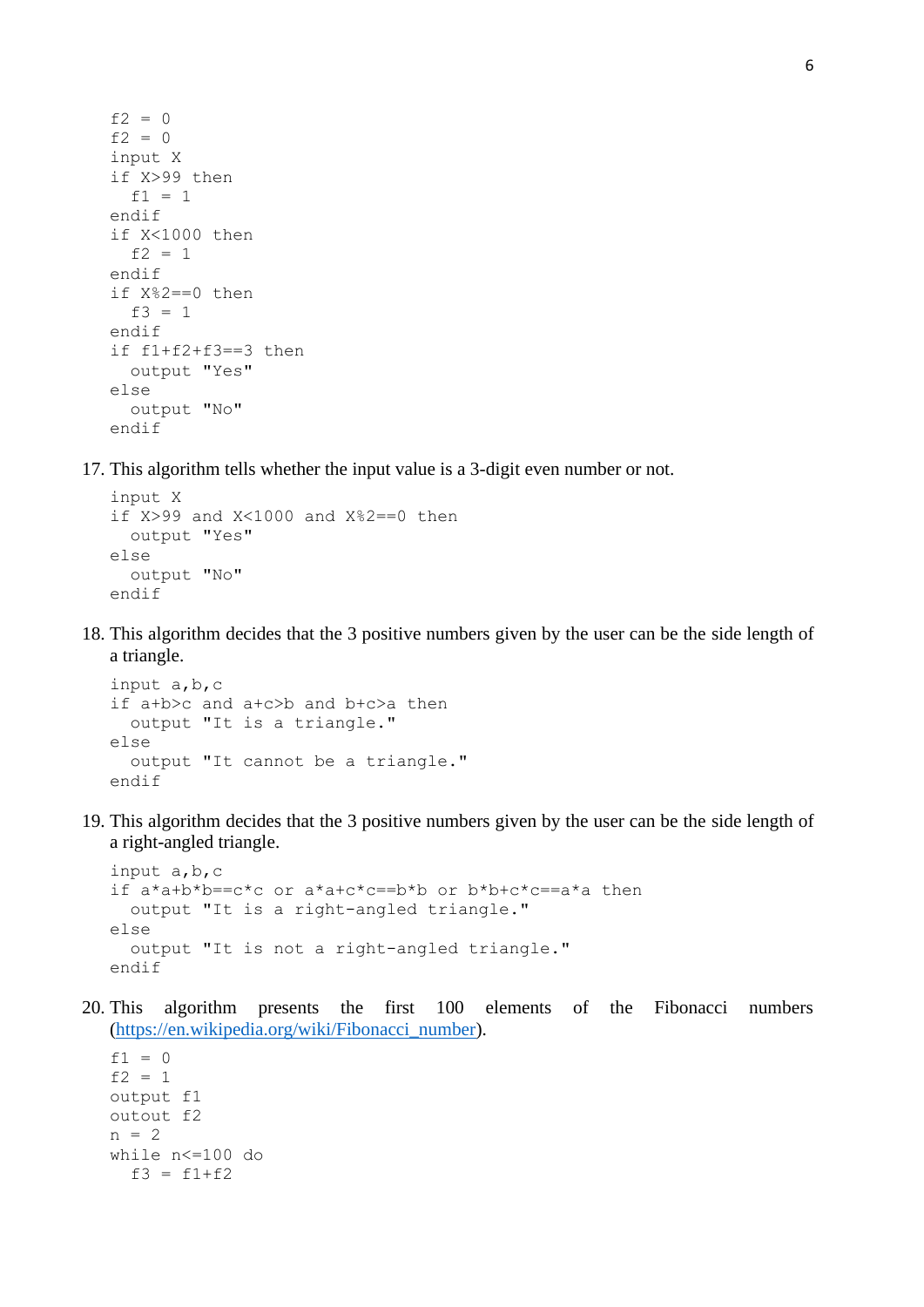output f3  $f1 = f2$  $f2 = f3$  $n = n+1$ enddo

21. This algorithm presents the elements of the Fibonacci numbers which are below 100.

```
f1 = 0f2 = 1output f1
outout f2
f3 = f1+f2
while f3<100 do
   output f3
 f1 = f2f2 = f3f3 = f1+f2enddo
```
22. This algorithm determines the greatest common divisor of the two positive integers given by the user.

```
output "Please, give two positive integer numbers:"
input a,b
d = 2D = 1while a>=d and b>=d do
   if a%d==0 and b%d==0 then
    a = a/db = b/dD = D * d else
    d = d + 1 endif
enddo
output "Their GCD is ", D
```
23. This algorithm determines the greatest common divisor of the two positive integers given by the user.

```
output "Please, give two positive integer numbers:"
input a,b
while b!=0 do
  t = bb = a%
  a = tenddo
output "Their GCD is ", a
```
24. This algorithm determines the greatest common divisor of the two positive integers given by the user.

```
output "Please, give two positive integer numbers:"
input a,b
while a!=b do
   if a>b then
```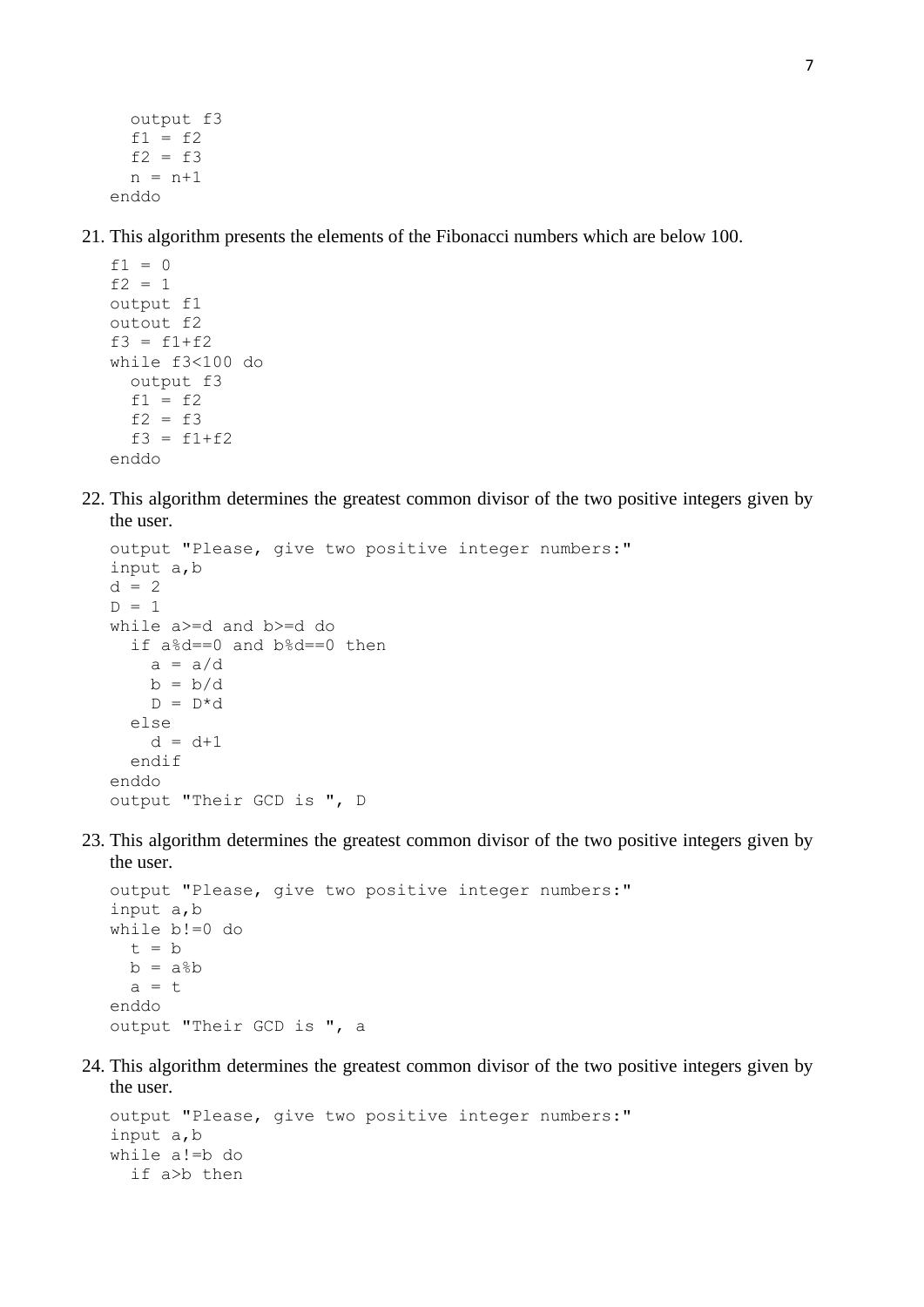```
a = a-b else
   b = b-a endif
enddo
output "Their GCD is ", a
```
25. This algorithm determines the lowest common multiple of the two positive integers given by the user.

```
output "Please, give two positive integer numbers:"
input a,b
d = 2D = 1while a>=d or b>=d do
   if a%d==0 or b%d==0 then
     if a%d==0 then
      a = a/d endif
     if b%d==0 then
     b = b/d endif
    D = D * d else
    d = d + 1 endif
enddo
output "Their LCM is ", D
```
26. This algorithm determines the lowest common multiple of the two positive integers given by the user.

```
output "Please, give two positive integer numbers:"
input a,b
d = 2D = 1while a>=d and b>=d do
   if a%d==0 and b%d==0 then
    a = a/db = b/dD = D * d else
    d = d + 1 endif
enddo
output "Their LCM is ", a*b/D
```
27. This algorithm lists the prime numbers below 1000.

```
n = 2while n<1000 do
  d = 2 while n%d!=0 do
    d = d + 1 enddo
   if d==n then
     output n
```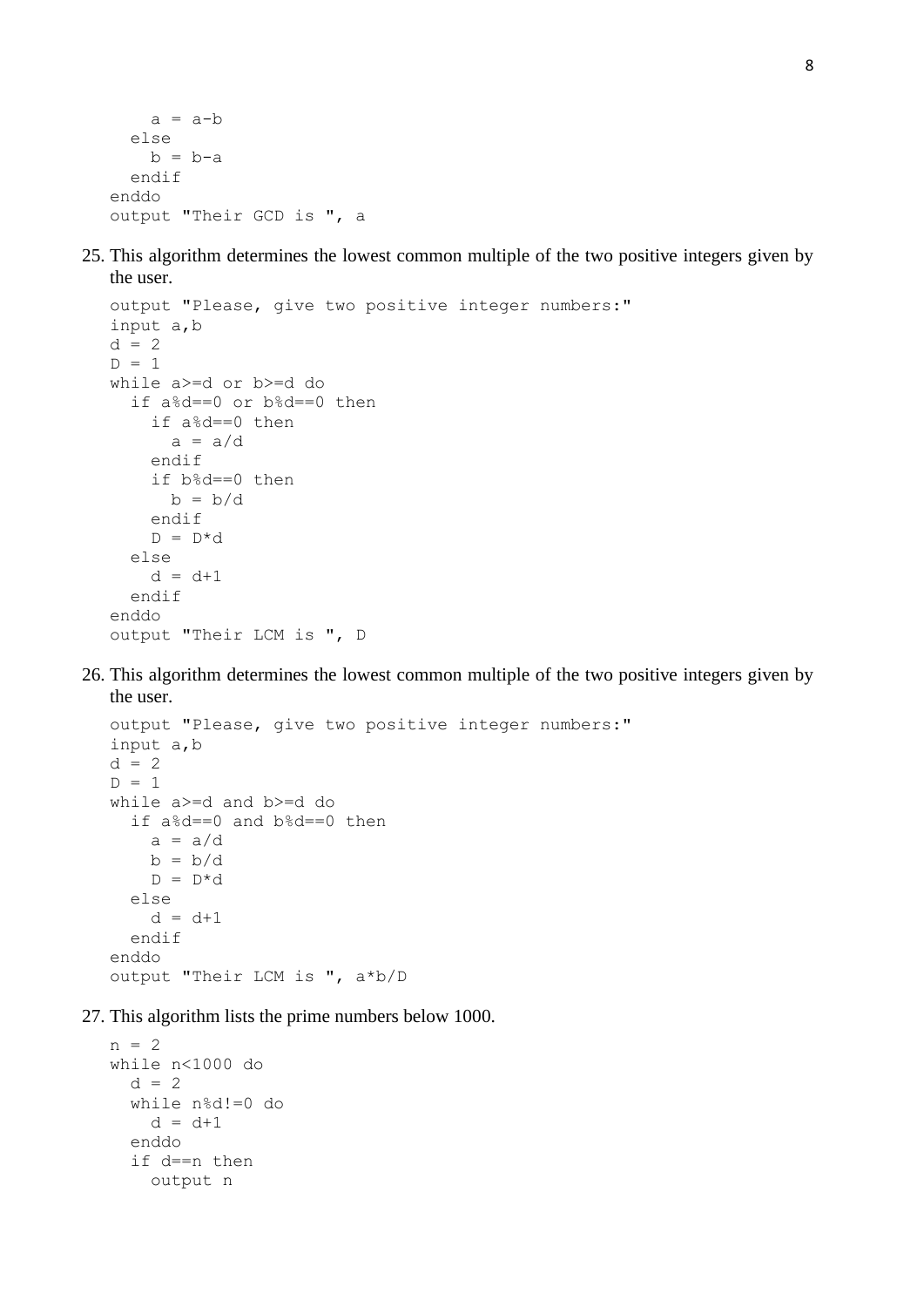```
 endif
  n = n+1enddo
```
28. This algorithm tells that whether the input number is prime or not.

```
input N
d = 2while N%d!=0 and d*d<N do
  d = d + 1enddo
if d*d>=N then
   output "Prime"
else
   output "Not prime"
endif
```
29. This algorithm produces the non-periodic part of the Collatz-conjecture sequence [\(https://en.wikipedia.org/wiki/Collatz\\_conjecture\)](https://en.wikipedia.org/wiki/Collatz_conjecture) started by a value given by the user.

```
output "Initial value"
input c
while c!=1 do
   output c
   if c%2==0 then
    c = c/2 else
    c = 3 \cdot c + 1 elndif
enddo
output c
```
30. This algorithm raises the B value to exponent E. The B is a real number and E is an integer, both a given by the user.

```
output "Base: "
input B
output "Exponent: "
input E
if E<0 then
  S = 1E = -1*Eelse
  S = 0endif
i = 0P = 1while i<E do
 P = P * Bi = i+1enddo
if S==1 then
  P = 1/Pendif
output "Power: ", P
```
31. This algorithm "pays" an amount by minimum number of coins. (There are 1, 2, 5 and 10 coins.)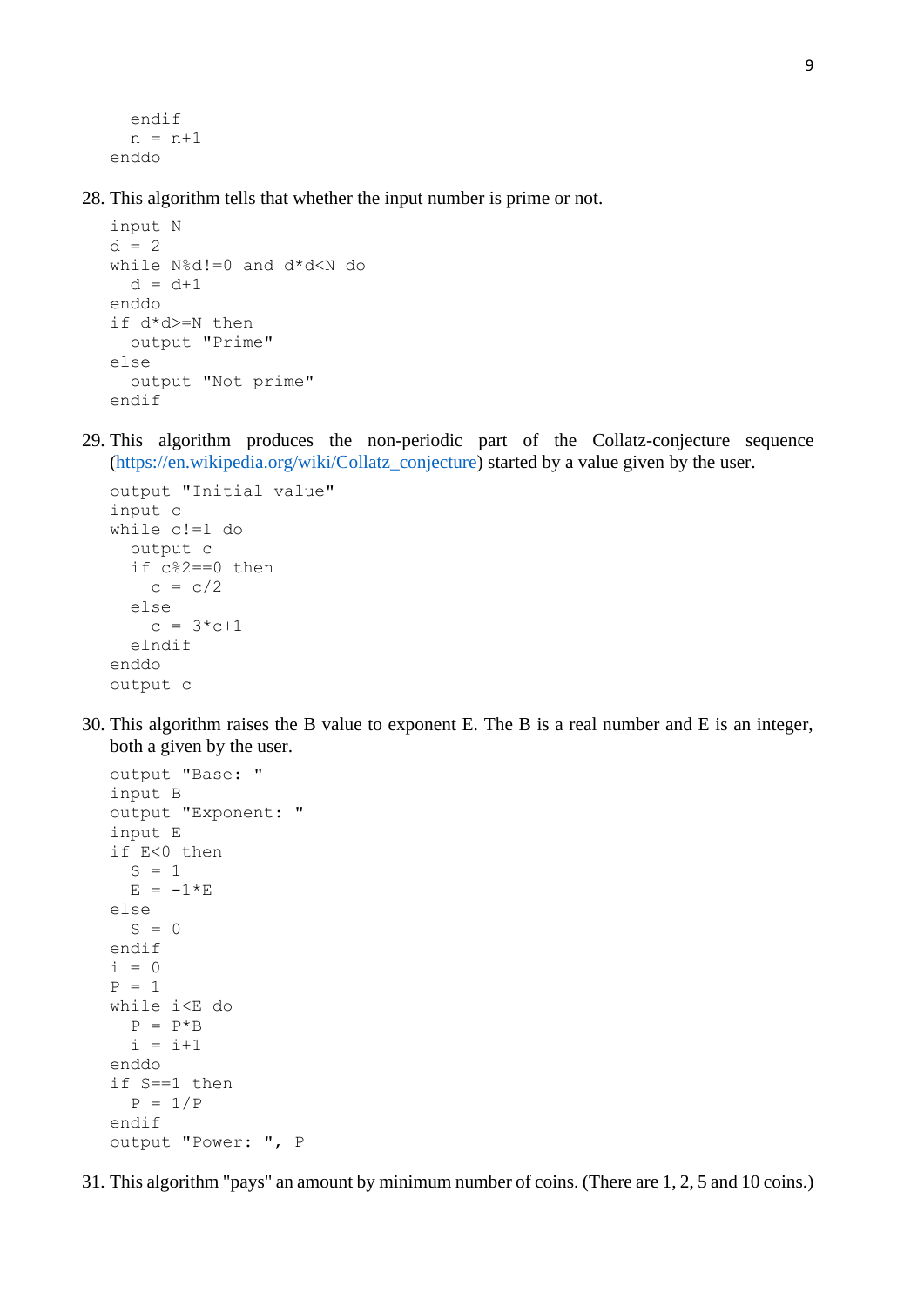```
output "Enter the amount"
input money
coin10 = (money - (money * 10)) / 10money = money-coin10*10coin5 = (money-(money%5))/5
money = money\text{-}coin5*5coin2 = (money-(money%2))/2coin1 = money-coin2*2output coin10, coin5, coin2, coin1
```
32. This algorithm calculates the reminder of division not using the modulo (%) operator. (Operands are positive integers.)

```
output "Dividend"
input dd
output "Divisor"
input dr
while dd>dr do
   dd = dd-dr
enddo
output "Reminder"
input dd
```
33. This algorithm approximates the square root of a number fulfilling the required accuracy (based on Newton-Raphson method).

```
output "Give the number:"
input Num
output "Give the accuracy:"
input Acc 
Old = Num
Diff = Numwhile Diff>Acc do
  New = Old-(Old*Old-Num) / (2*Old) Diff = Old-New
   Old = New
enddo
output "Square root:", Old
```
34. This algorithm approximates the value of the mathematical Pi constant. (Greater R leads to more precise value.)

```
input R
i = 0x = 0while x<=R do
  v = 0 while y<=R do
     if x*x+y*y<=R*R then
      i = i+1 endif
    y = y+1 enddo
  x = x+1enddo
output 4 * i / (R * R)
```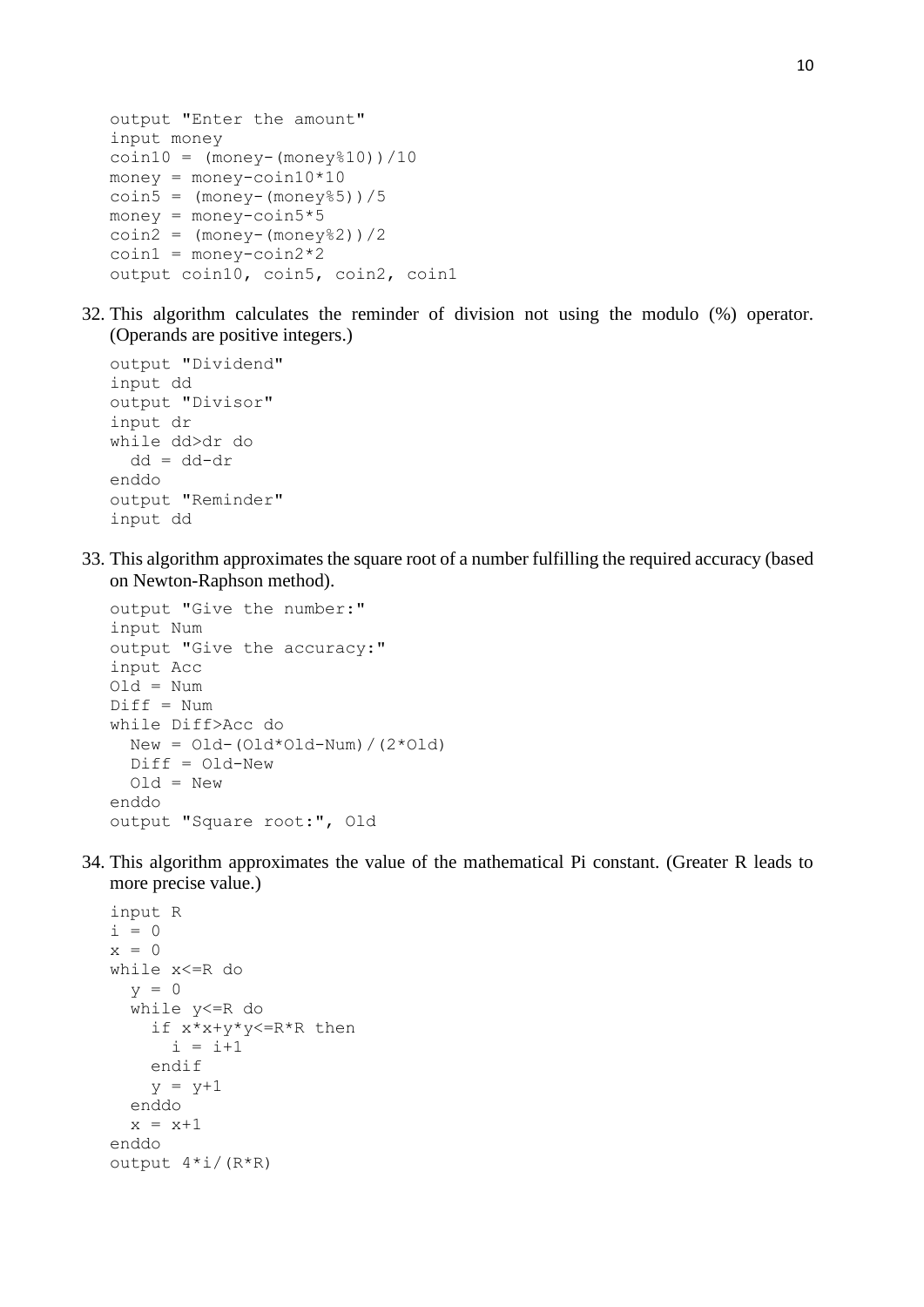35. This algorithm reverses the order of digits of a positive integer value.

```
input N
R = 0while N>0 do
  R = R*10+N*10N = (N - (N \& 10)) / 10enddo
output R
```
36. This algorithm converts a positive decimal integer to binary.

```
input N
R = 0P = 1while N!=0 do
  R = R + (N\frac{8}{3}2) * PP = P*10N = (N - (N<sup>8</sup>2)) / 2
enddo
output R
```
37. This algorithm calculates the factorial of an integer.

```
input N
if N<1 then
   output "Not defined."
else
  F = N while N>1 do
   F = F^*NN = N-1 enddo
   output F
enddo
```
38. This algorithm makes the prime factorization of the input positive integer.

```
d = 2input N
while N>1 do
   if N%d==0 then
     output d
    N = N/d else
    d = d + 1 endif
enddo
```
39. This algorithm determines the number of digits in the (positive or negative) integer input.

```
nd = 1input x
while x*x>=100 do
  x = x/10nd = nd+1enddo
output nd
```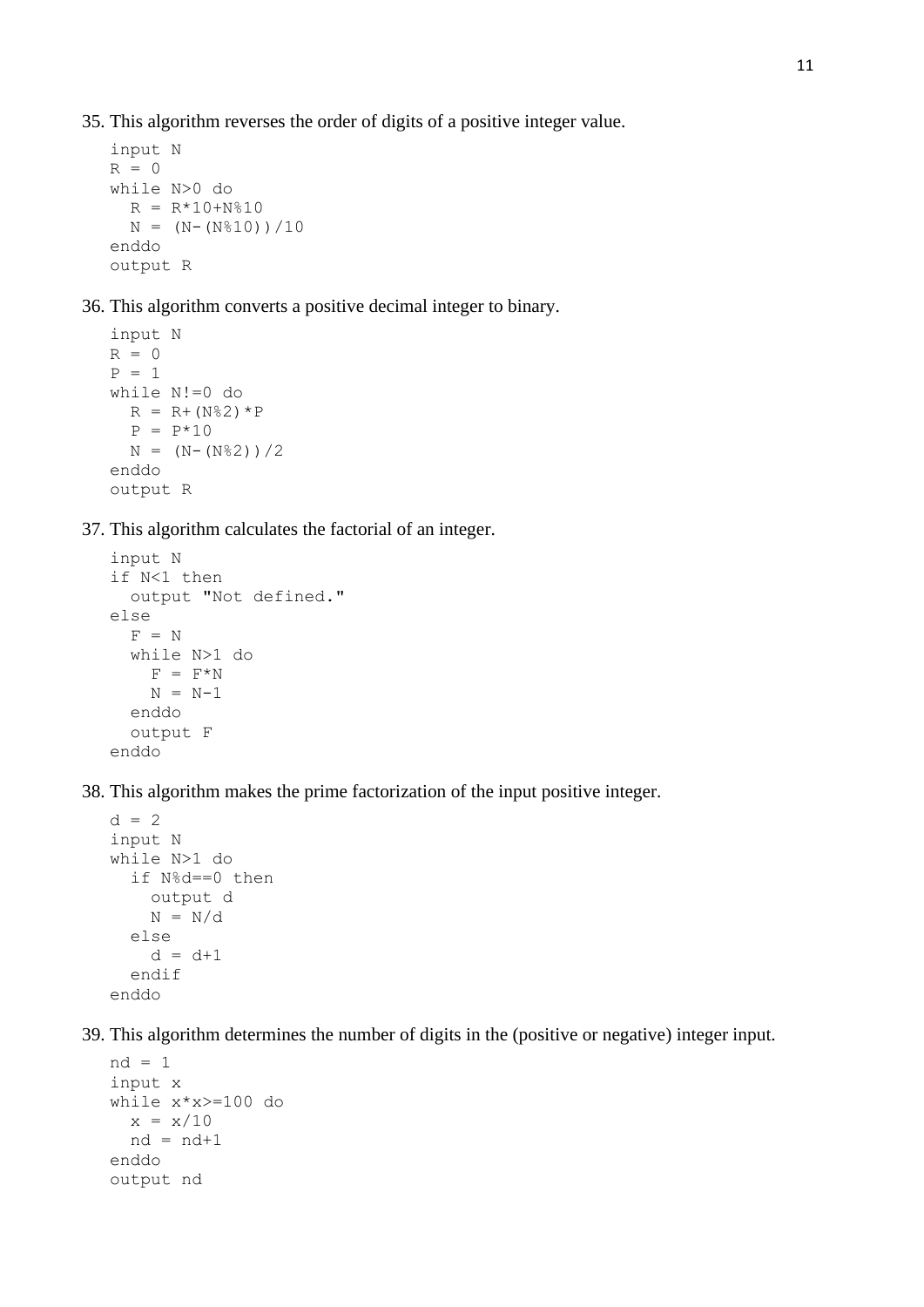40. This algorithm gives the solution of the  $y=a*x+b$  first degree equation.

```
output "Enter the coefficients"
input a,b
if a==0 then
   output "No solutions"
else
  output -b/a
endif
```
41. This algorithm tells that the year given as input is a leap year or not (using Gregorian calendar).

```
input year
if year%4>0 then
   output "Not leap year"
else
   if year%400==0 then
     output "Leap year"
   else
     if year%100==0 then
       output "Not leap year"
     else
       output "Leap year"
     endif
   endif
endif
```
42. This algorithm tells that the year given as input is a leap year or not (using Gregorian calendar).

```
input year
if (year%4==0 and year%100!=0) or year%400==0 then
   output "Leap year"
else
   output "Not leap year"
endif
```
43. This algorithm prints out the three input values in decreasing order.

```
output "Give three numbers" 
input a,b,c
if a>=b and a>=c then
   output a
   if b>c then
     output b, c
   else
     output c, b
   endif
endif
if b>=a and b>=c then
   output b
   if a>c then
     output a, c
   else
    output c, a
   endif
endif
if c>=a and c>=b then
```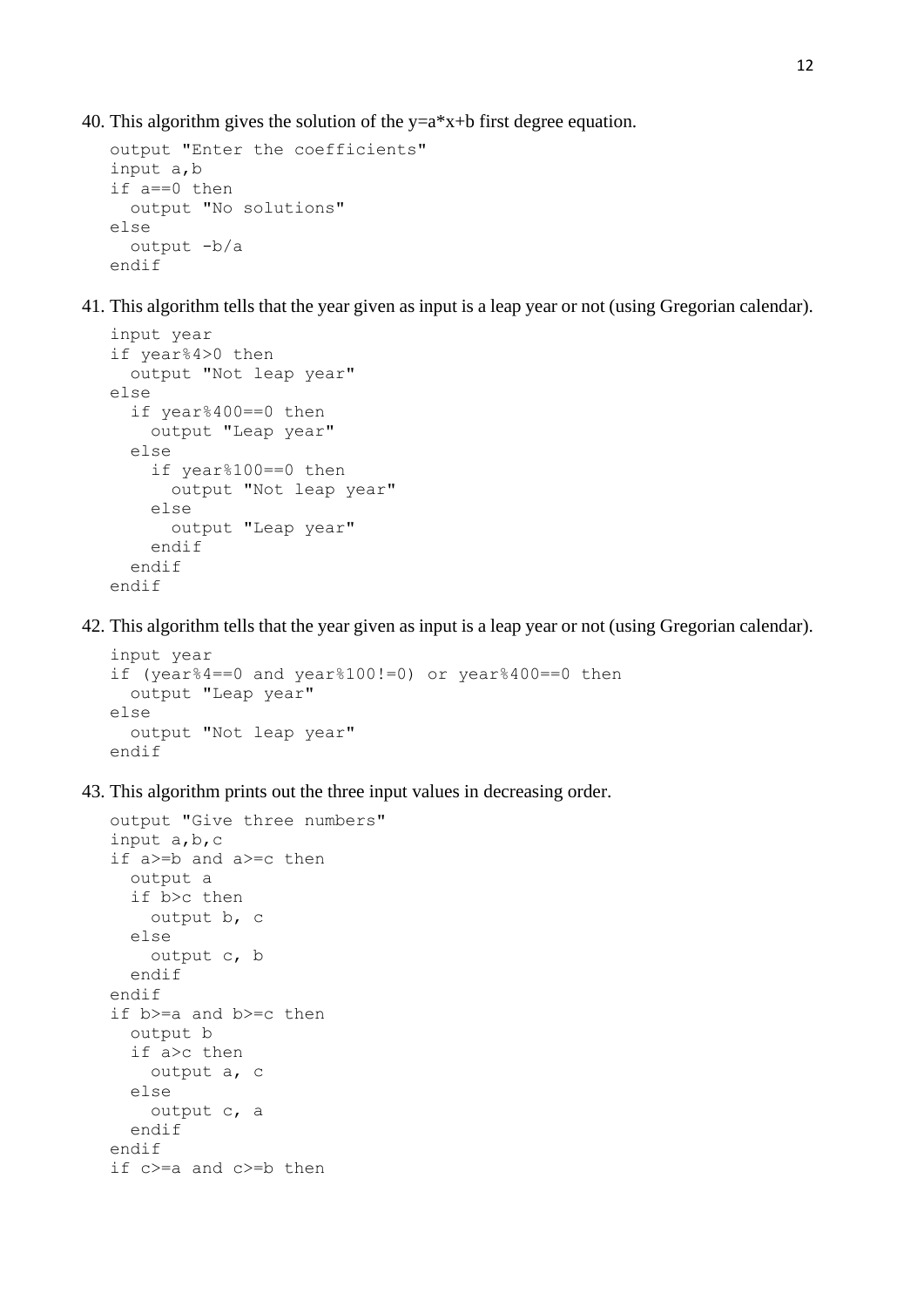```
 output c
   if a>b then
     output a, b
   else
     output b, a
   endif
endif
```
44. This algorithm simplifies a fraction specified by a numerator and a dominator.

```
output "Numerator"
input n
output "Dominator"
input d
if n<d then
 m = nelse
 m = dendif
t = 2while t<=m do
   if n%t==0 and d%t==0 then
   n = n/td = d/t else
    t = t + 1 endif
enddo
output n, "/", d
```
45. This algorithm determines the sum of two fractions. (The inputs and the output are given by a numerator and a dominator.)

```
output "First numerator"
input n1
output "First dominator"
input d1
output "Second numerator"
input n2
output "Second dominator"
input d2
output "Sum numerator: ", (n1*d2+n2*d1)
output "Sum dominator: ", (d1*d2)
```
46. This algorithm converts a positive decimal fraction (real number) to an equivalent fraction (division of integers).

```
input real
m = 1i = 0while i==real*m do
  while i<real*m do
    i = i+1 enddo
   if i>real then
   m = m*10i = 0
```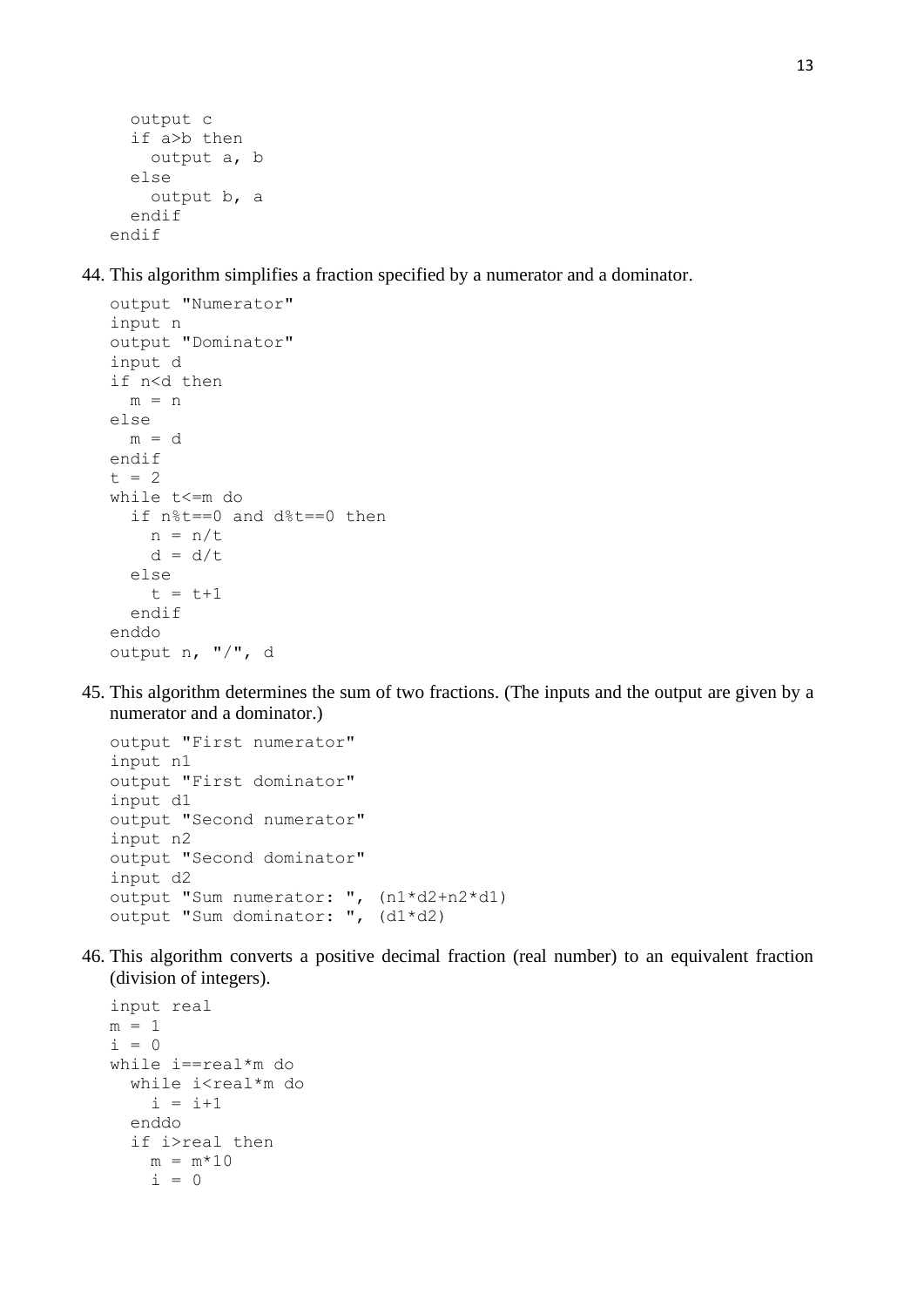```
 endif
enddo
output "numerator:", real*m
output "dominator:", m
```
47. This algorithm writes 1000 decimal digits in a cyclical way. (That is 012345678901234567890123456789012...)

```
x = 0while x<1000 do
   output x%10
  x = x+1enddo
```
48. This algorithm writes 1000 decimal digits in a cyclical way. (That is 012345678901234567890123456789012...)

```
a = 1while a<=1000/10 do
 b = 0 while b<10 do 
     output b
    b = b + 1 enddo
  a = a + 1enddo
```
49. This algorithm prints out integer pairs row by row, where each number is a decimal digit, and each pair is printed once (that is 2,8 is the same as 8,2).

```
x = 0while x<10 do
  y = 0 while y<10 do
     if x<=y then
       output x,y,NEWLINE
     endif
    y = y+1 enddo
  x = x+1enddo
```
50. This algorithm finds the second most significant digit of a decimal number greater than 9.

```
input n
m = 1while m<=n do
 m = m*10enddo
m = m/100output ((m-n%m)/m)%10
```
51. This algorithm finds the greatest digit of a positive integer number.

```
input Num
Max = 0while Num>0 do
   if Num%10>Max then
```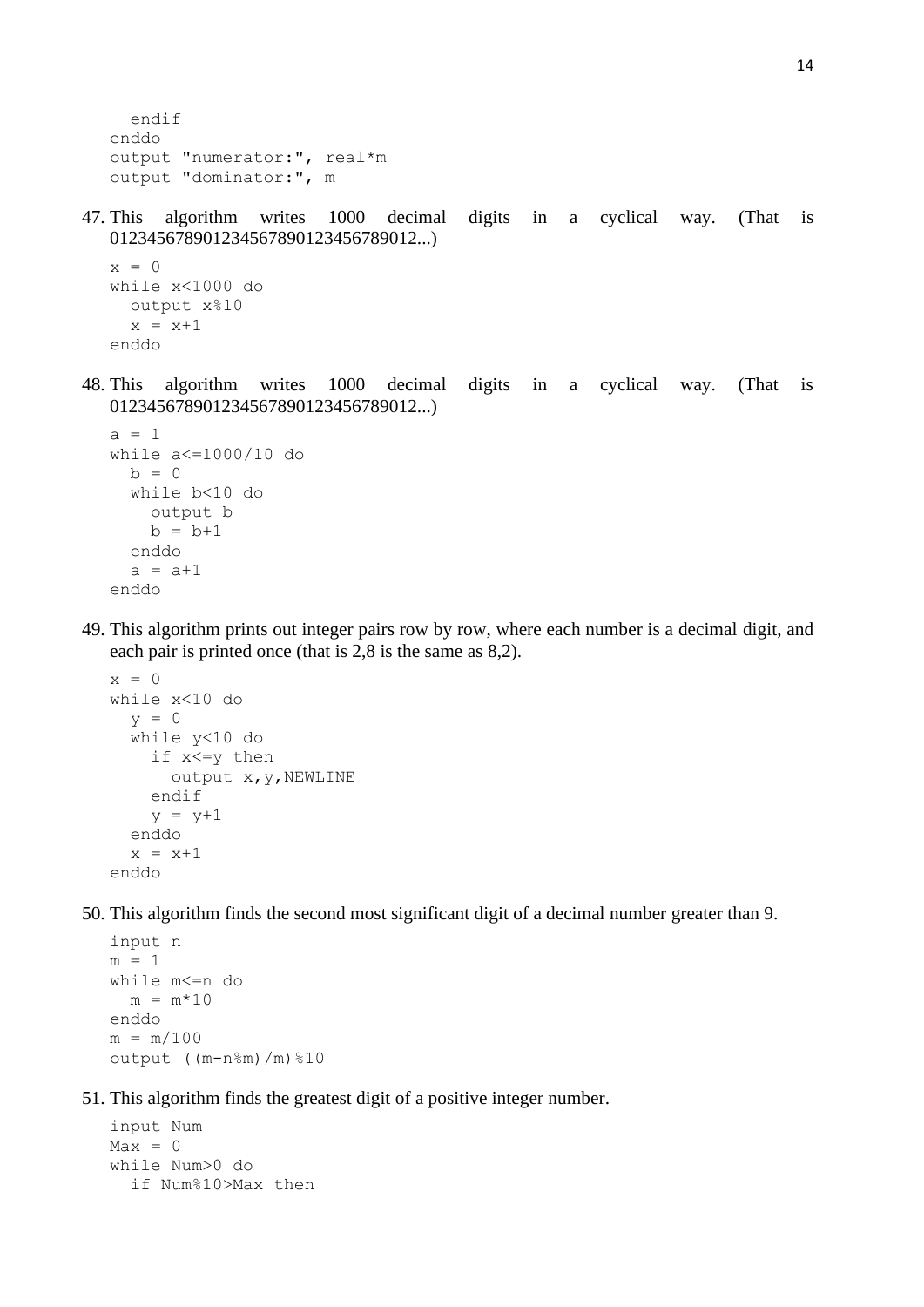```
Max = Num<sup>810</sup> endif
  Num = (Num-Num<sup>2</sup>10)/10enddo
output Max
```
52. This algorithm counts the number of '5' digits in a positive input number.

```
count = 0ouput "Give a positive integer."
input x
while x>0 do
   if x%10==5 then
    count = count + 1 endif
  x = (x-(x<sup>8</sup>10))(10)enddo
output count
```
- 53. This algorithm read two values from the user and swaps them.
	- input A,B  $C = A$  $A = B$  $B = C$ output A,B
- 54. This algorithm read two integers from the user and swaps them.
	- input A,B  $A = A+B$  $B = A-B$  $A = A-B$ output A,B

#### **2) Algorithms using arrays**

55. This algorithm reads 10 numbers from the user and stores them in an array.

```
i = 0while i<10 do
  output A[i]
 i = i+1enddo
```
56. This algorithm reads numbers from the user. The number of values is not fix; 0 value indicates the end of input (so 0 is not a value to be stored).

```
i = 0x = 1while x!=0 do
   output x
   if x!=0 then
   A[i] = xi = i+1 endif
enddo
```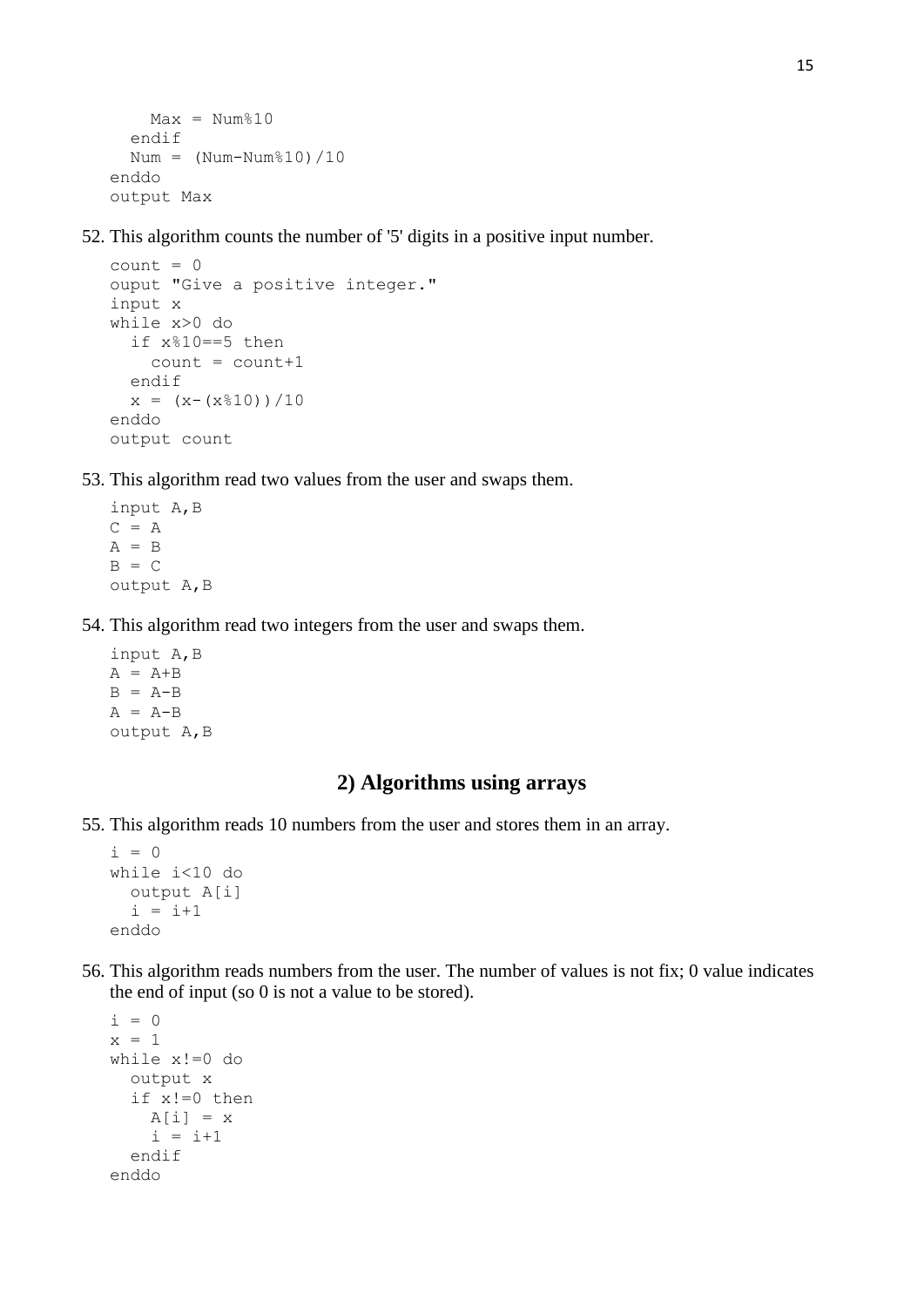57. This algorithm asks a number from the user then it reads this number of values as input and finally it writes back al the numbers in reverse order.

```
input n
i = 0while i<n do
  output A[i]
  i = i+1enddo
i = i-1while i>=0 do
  output A[i]
  i = i-1enddo
```
58. This algorithm reads 100 integers as input and stores the even and odd numbers in separate arrays finally it tells the number of even/odd values.

```
i e = 0
i o = 0
while i_e+i_o<100 do
   input num
   if num%2==0 then
    Evens[i_e] = xi_e = i_e+1 else
    Odds[i \ o] = xi o = i o+1
   endif
enddo
output "Number of even numbers: ", i e
output "Number of odd numbers: ", i_o
```
59. This algorithm saves the smallest 50 primes into an array.

```
index = 0num = 2while index<=49 do
  div = 2 while num%div!=0 do
    div = div + 1 enddo
   if div==num then
     Primes[index] = num
    index = index + 1num = num+1 endif
enddo
```
60. This algorithm writes the squares of positive integers below 1000.

```
i = 1while i*i<1000 do
 S[i-1] = i * ii = i+1enddo
```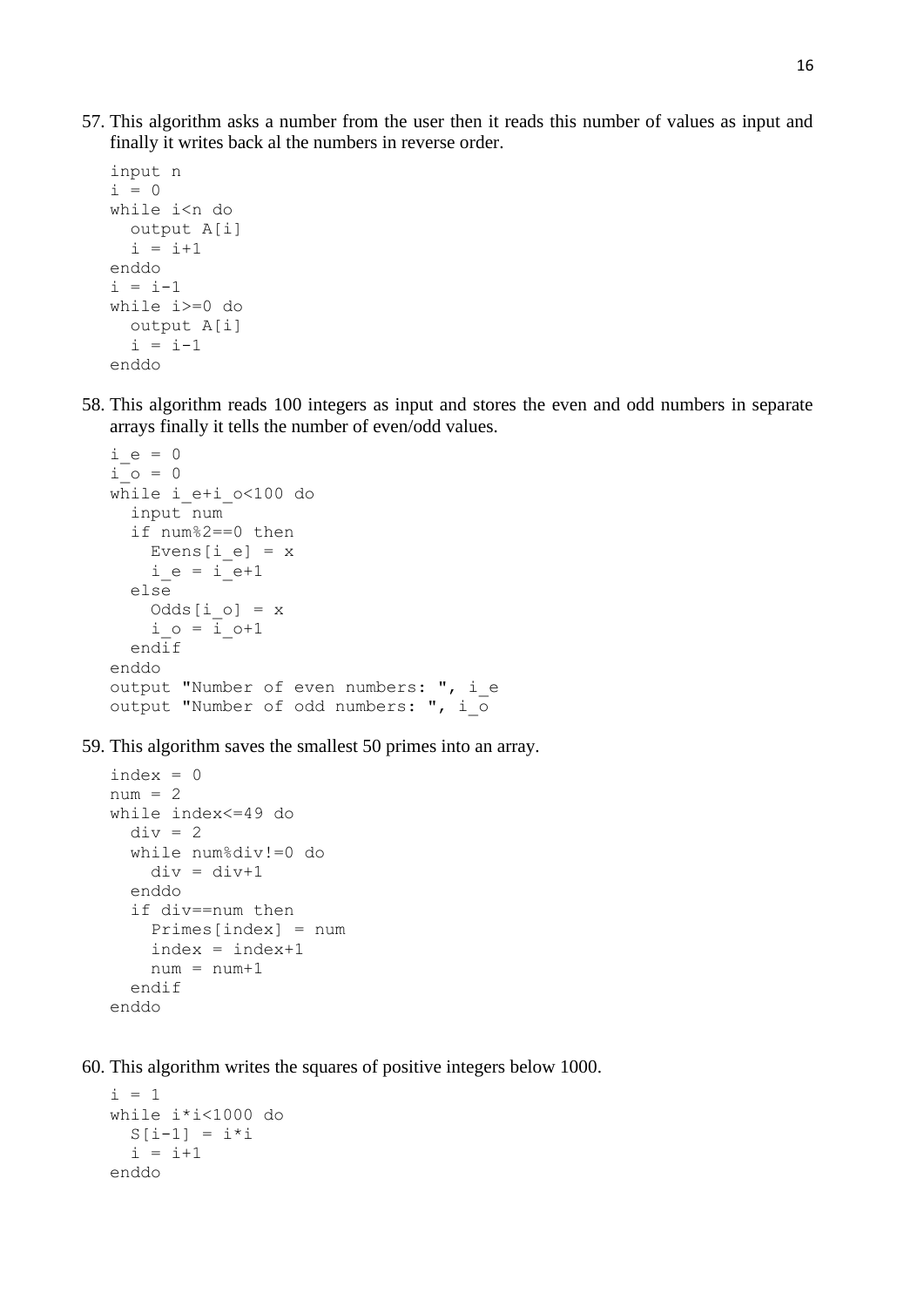61. This algorithm stores the fisrt 20 Fibonacci numbers in an array.

```
F[0] = 0F[1] = 1i = 2while i<20 do
  F[i] = F[i-1]+F[i-2]i = i+1enddo
```
62. This algorithm fills an array with hundred 0s and 1s alternately.

```
i = 0while i<100 do
 b[i] = i \, 2i = i+1enddo
```
63. This algorithm fills an array with hundred 0s and 4s alternately.

```
i = 0f = 0while i<100 do
 b[i] = ff = 4-fi = i+1enddo
```
64. This algorithm fills an array with positive integers which are dividable by 15. The values must be in decreasing order, and they cannot be greater the maximum value given by the user.

```
output "Give the maximum: "
input t
while t%15!=0 do
  t = t-1enddo
j = 0while t>0 do
  T[j] = tt = t - 15j = j+1enddo
```
65. This algorithm stores the two input values into the first elements of the array and then the further 18 array elements are the average of the previous two values. Finally, it prints the last value.

```
output "Enter two numbers."
input nums[0]
input nums[1]
index = 2while 2+18>index do
  num[index] = (num[index-1]+num[index-2])/2index = index + 1enddo
output num[index-1]
```
66. This algorithm tells the number of days within the year on a given date. The date is specified by the user as year, month, and day (using Julian calendar).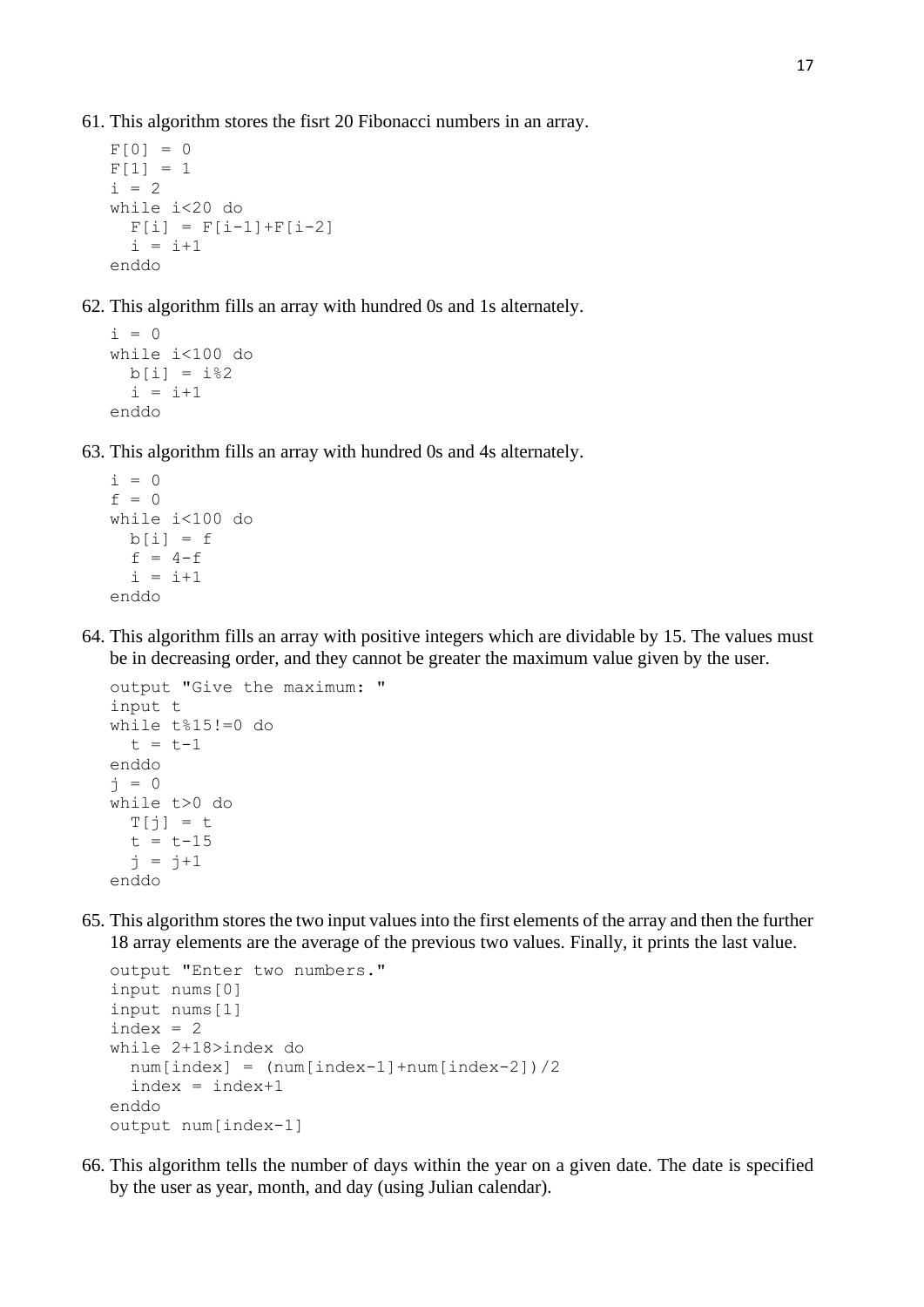```
M[0] = 31 
M[1] = 28M[2] = 31 
M[3] = 30 
M[4] = 31M[5] = 30M[6] = 31M[7] = 31 
M[8] = 30M[9] = 31 
M[10] = 30output "Give the year:"
input Dy
output "Give the month:"
input Dm
output "Give the day of the month:"
input Dd
m = 1DayS = 0while m<Dm do
 Days = Days + M[m-1]m = m+1enddo
Days = Days+Dm
If Dy%4==0 and Dm>2 then
  Days = Days+1endif
output "This is the ", Days, "th day of the year."
```
## 2.1) Algorithms using predefined arrays

*Just for simplicity, in the remaining example codes, we assume that an array (called A) is already initialized by values and their number is denoted by N. So in the further algorithms the A[0],...,A[N-1] array elements are available and their values are not known by the programmer.*

67. This algorithm calculates the average of the array elements.

```
i = 0s = 0while i<N do 
  s = s+A[i]i = i+1enddo
output s/N
```
68. This algorithm adds 32 to those array elements which are between 65 and 90 (including the limits).

```
i = 0while i<N do
  if A[i] >= 65 and A[i] <= 90 then
    A[i] = A[i]+32 endif
  i = i+1
```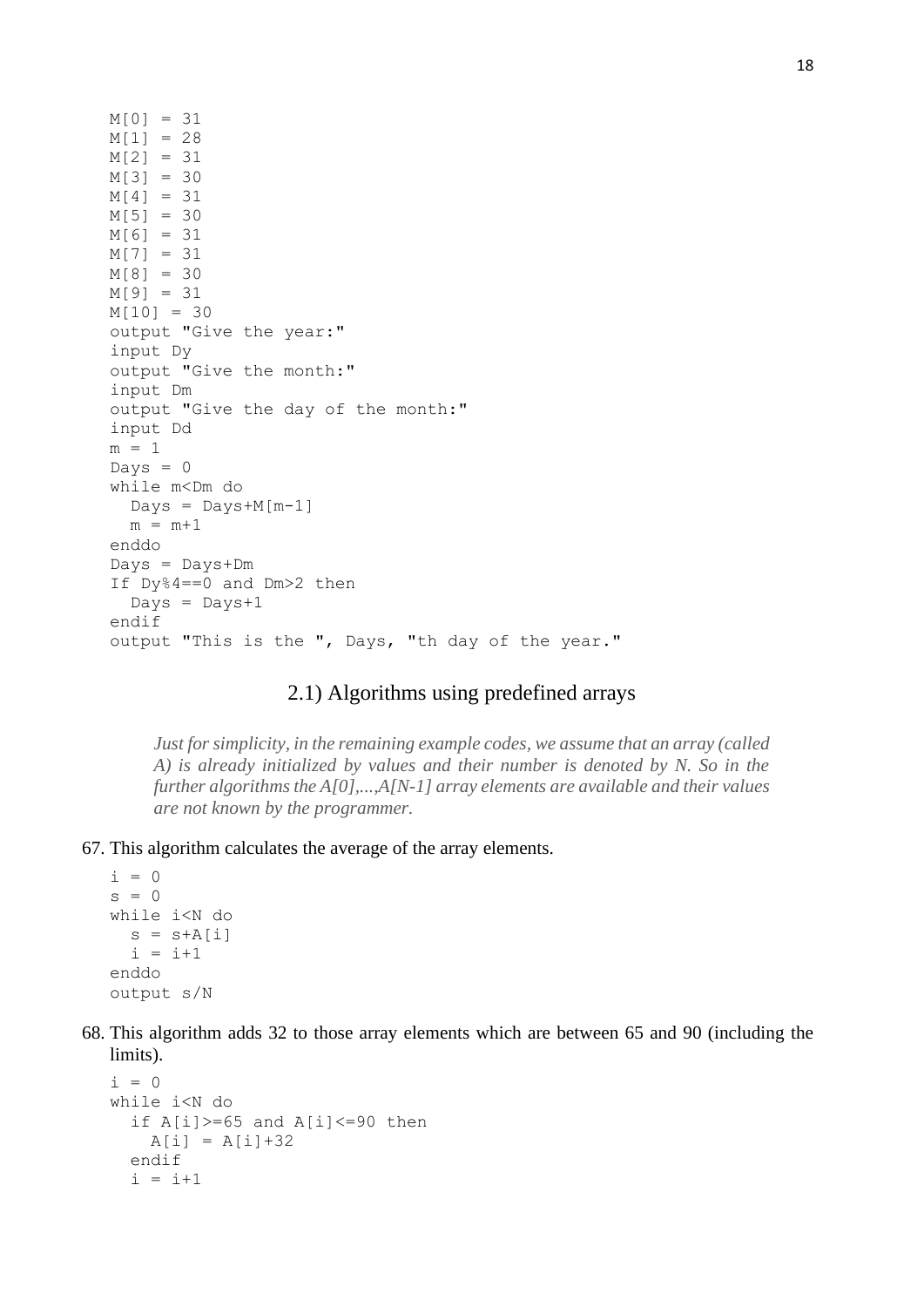enddo

69. This algorithm asks a number form the user and tells whether it is already stored in the (unsorted) array or not. (Using linear/sequential search algorithm.)

```
output "Searching for: "
input x
i = 0while i<N and A[i]!=x do
  i = i+1enddo
if i<N then
   output "Found"
else
   output "Not found"
endif
```
70. This algorithm asks a number form the user and tells whether it is already stored in the (unsorted) array or not. (Using linear/sequential search algorithm.)

```
output "Searching for: "
input x
i = 0while i<N do
   if A[i]==x then
     break
   endif
  i = i+1enddo
if i<N then
   output "Found"
else
   output "Not found"
endif
```
71. This algorithm asks a number form the user and tells whether it is already stored in the array or not. (Using linear/sequential search with sentinel algorithm.)

```
output "Searching for: "
input x
A[N] = xi = 0while A[i]!=x do
  i = i+1enddo
if i==N then
   output "Not found"
else
   output "Found"
endif
```
72. This algorithm asks a number form the user and tells whether it is already stored in the sorted array or not. (Using linear/sequential search algorithm.) The array elements are already sorted in increasing manner.

```
output "Searching for: "
input x
```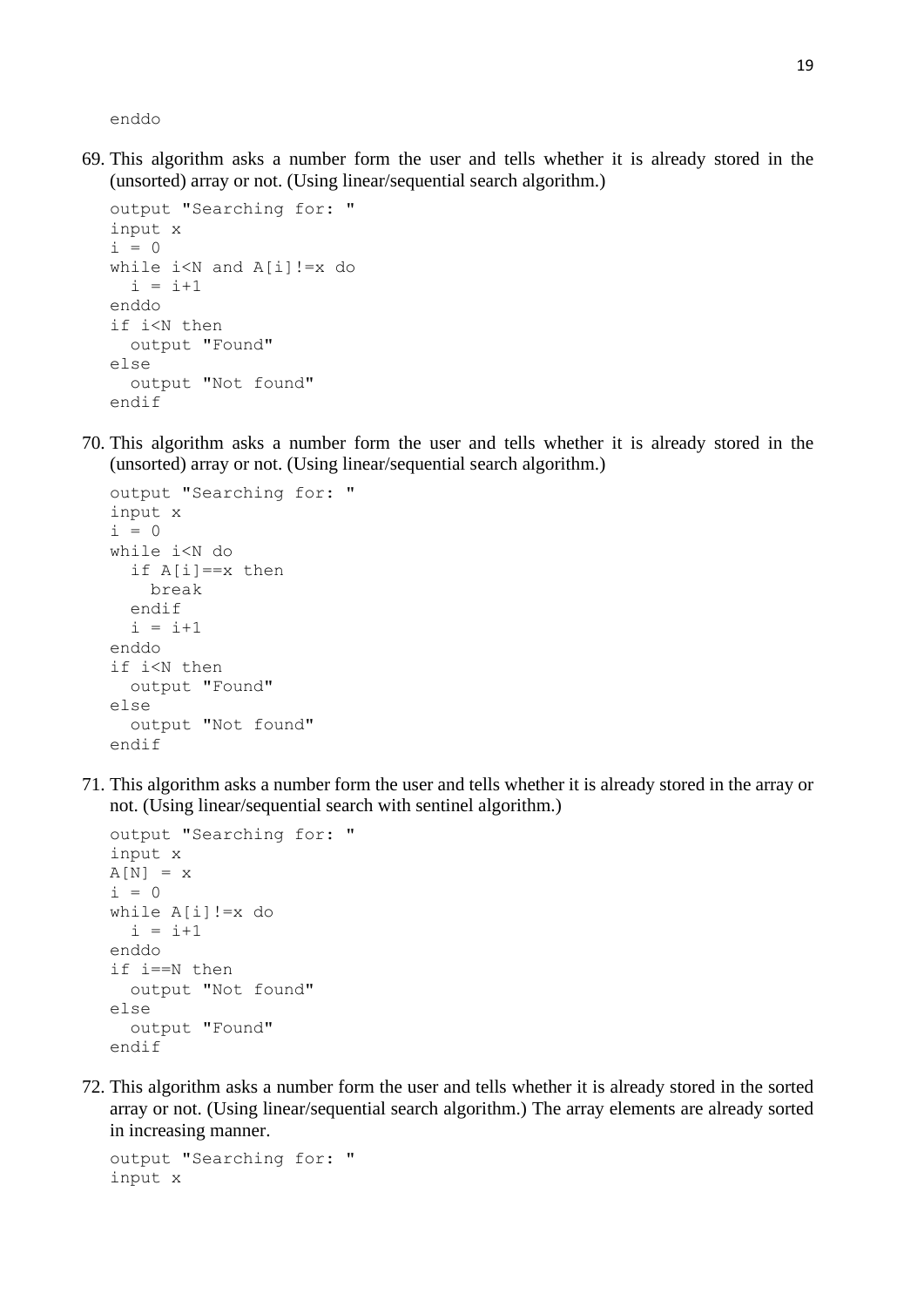```
i = 0while i<N and x<A[i] do
  i = i+1enddo
if i==N or x>A[i] then
   output "Not found"
else
   output "Found"
endif
```
73. This algorithm asks a number form the user and tells where it is in the array (if stored). So the index of the first occurance or the "Not found" text is printed.

```
output "Searching for: "
input x
i = 0while i<N and A[i]!=x do
  i = i+1enddo
if i<N then
  output i
else
   output "Not found"
endif
```
74. This algorithm asks a number form the user and tells whether it is already stored in the array or not. (Using binary search algorithm.)

```
output "Searching for: "
input x
s = 0e = N-1if N%2==0 then
 m = N/2-1else
  m = (N-1)/2endif
while A[m]!=x and s<e do
   if A[m]<x then
    s = m+1 else
    e = m-1 endif
  if (e-s) 2=-1 then
   m = (s+e-1)/2 else 
   m = (s+e)/2 endif
enddo
if A[m] == x then
   output "Found"
else
   output "Not found"
endif
```
75. This algorithm overwrites the last occurrence of 32 in the array to 0.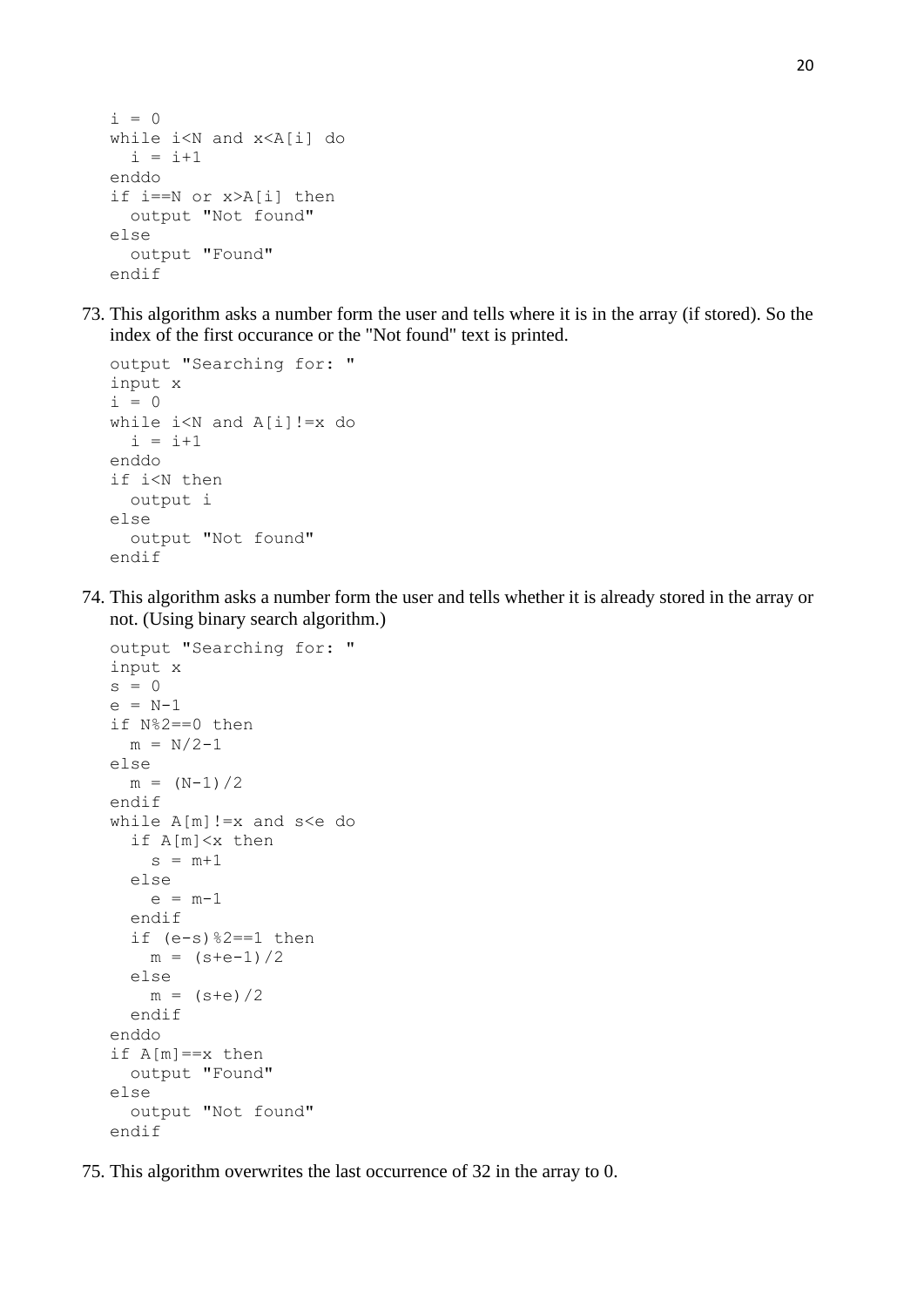```
i = N-1while i>=0 and A[i]=-32 do
  i = i-1enddo
if i>=0 then
  A[i] = 0endif
```
76. This algorithm replaces all the occurrence of 32 with 95 prior the first 0 array element. (We can assume that there is at least one 0 value in the array.)

```
i = 0while A[i]' = 0 do
   if A[i]==32 then
    A[i] = 95 endif
  i = i+1enddo
```
77. This algorithm finds the greatest value of the array.

```
i = 1max = A[0]while i<N do
   if max<A[i] then
   max = A[i] endif
  i = i+1enddo
output max
```
78. This algorithm finds the index of the lowest value of the array.

```
i = 1min i = 0while i<N do
   if A[min_i]>A[i] then
   min i = i endif
  i = i+1enddo
output min_i
```
79. This algorithm finds the second lowest value of the array.

```
if A[0]<A[1] then
 min1 = A[0]min2 = A[1]else
 min1 = A[1]min2 = A[0]endif
i = 2while i<N do
   if A[i]<min2 then
   min2 = A[i] endif
```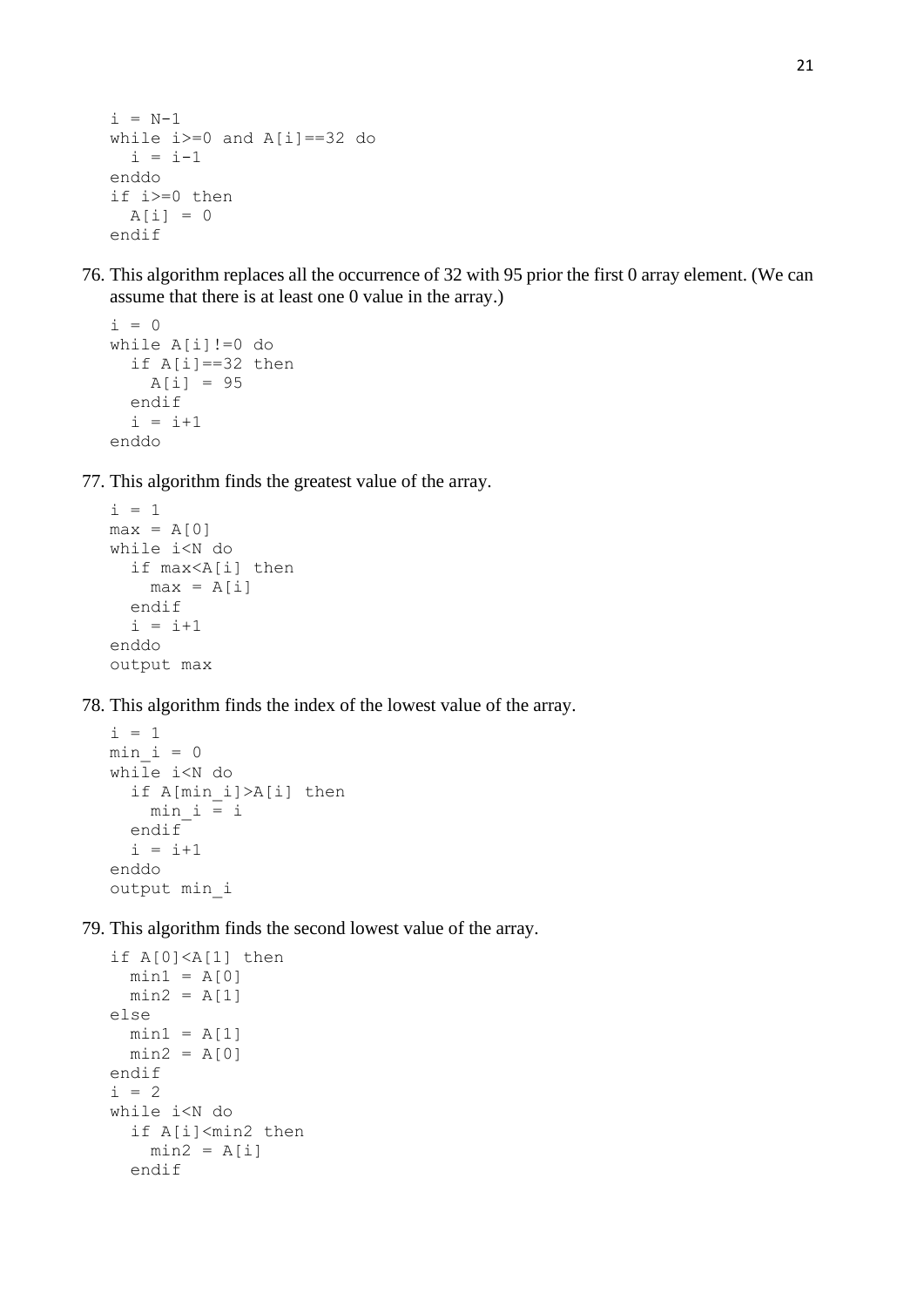```
 if A[i]<min1 then
   min2 = min1min1 = A[i] endif
  i = i+1enddo
output min2
```
80. This algorithm changes the order of array elements to reverse.

```
i = 0j = N-1while i < j do
 k = A[i]A[i] = A[j]A[j] = ki = i+1j = j-1enddo
```
81. This algorithm sorts the array to increasing order. (Bubble sort)

```
last = N-1while last>0 do
  i = 0 while i<last do
     if A[i]>A[i+1] then
      temp = A[i]A[i] = A[i+1]A[i+1] = temp
     endif
    i = i+1 enddo
  last = last-1enddo
```
82. This algorithm sorts the array to increasing order. (Bubble sort with 'change' flag.)

```
ch = 1last = N-1while ch==1 do
  ch = 0i = 0 while i<last do
     if A[i]>A[i+1] then
      temp = A[i]A[i] = A[i+1]A[i+1] = temp
      ch = 1 endif
    i = i+1 enddo
  last = last-1enddo
```
83. This algorithm sorts the array to increasing order. (Selection sort.)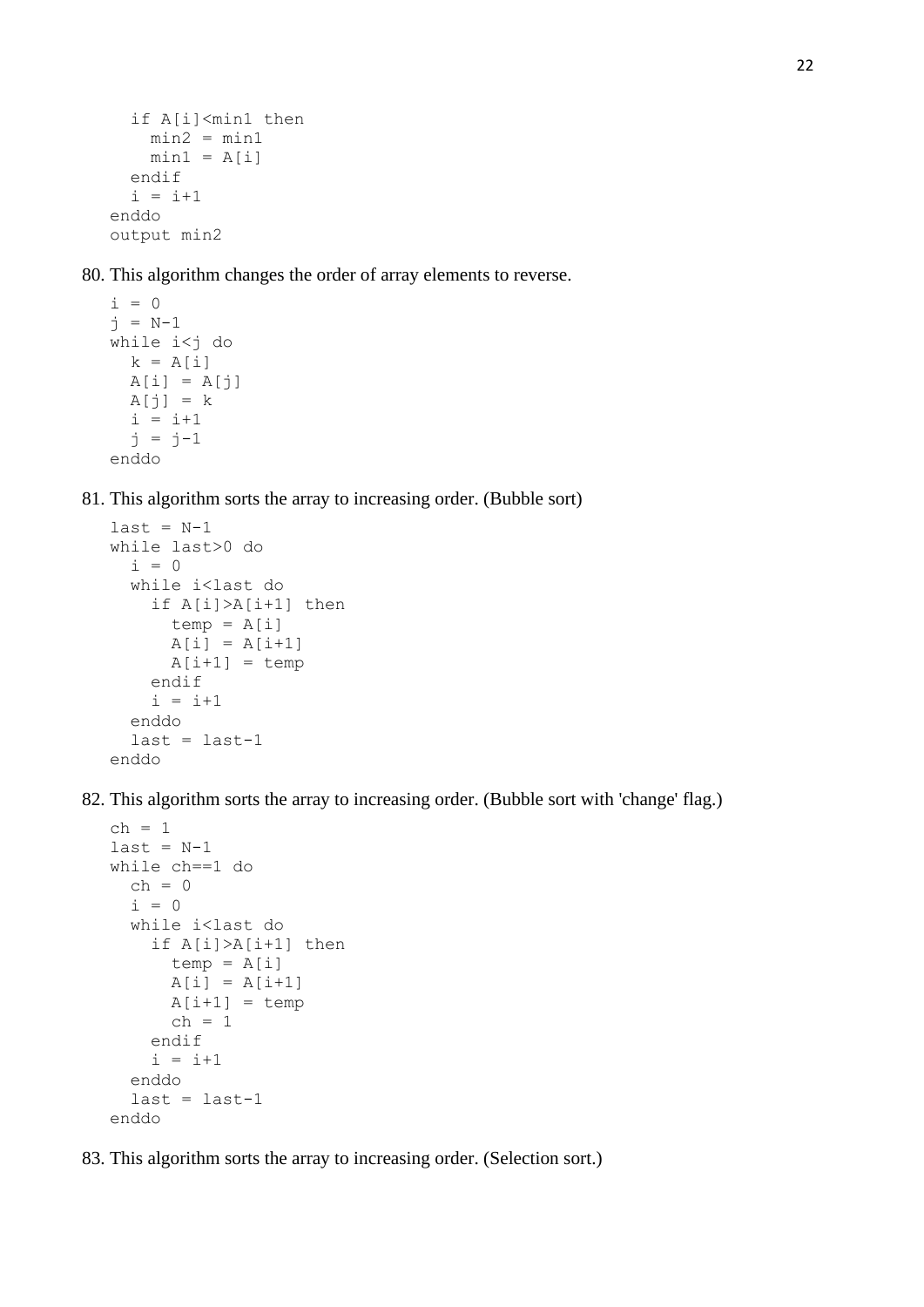```
first = 0while first<N-1 do
   min = first
  i = min+1 while i<N do
     if A[min]>A[i] then
      min = i endif
    i = i+1 enddo
  tmp = A[\min]A[\text{min}] = A[\text{first}]A[first] = tmpfirst = first + 1enddo
```
84. This algorithm sorts the array to increasing order. (Insertion sort.)

```
current = 1while current<N do
  i = current-1 while i>=0 and A[i]>A[i+1] do
   tmp = A[i]A[i] = A[i+1]A[i+1] = tmpi = i-1 enddo
   current = current+1
enddo
```
85. This algorithm sorts the array to increasing order. (Insertion sort with binary search.)

```
current = 1while current<N do
  Cur = A[current]min i = 0max<sup>i</sup> = current-1
   if (max_i-min_i)%2==1 then 
    middle = (min i + max i-1)/2 else 
    middle = (min i + max i)/2 endif
   while A[middle]!=Cur and min_i<max_i do
     if A[middle]<Cur then
      min i = middle+1 else
      min i = middle-1 endif
     if (max_i-min_i)%2==1 then 
      middle = (min i+max i-1)/2
     else 
      middle = (min i+max i)/2 endif
   enddo
   if A[middle]>Cur then
     pos = middle
   else
```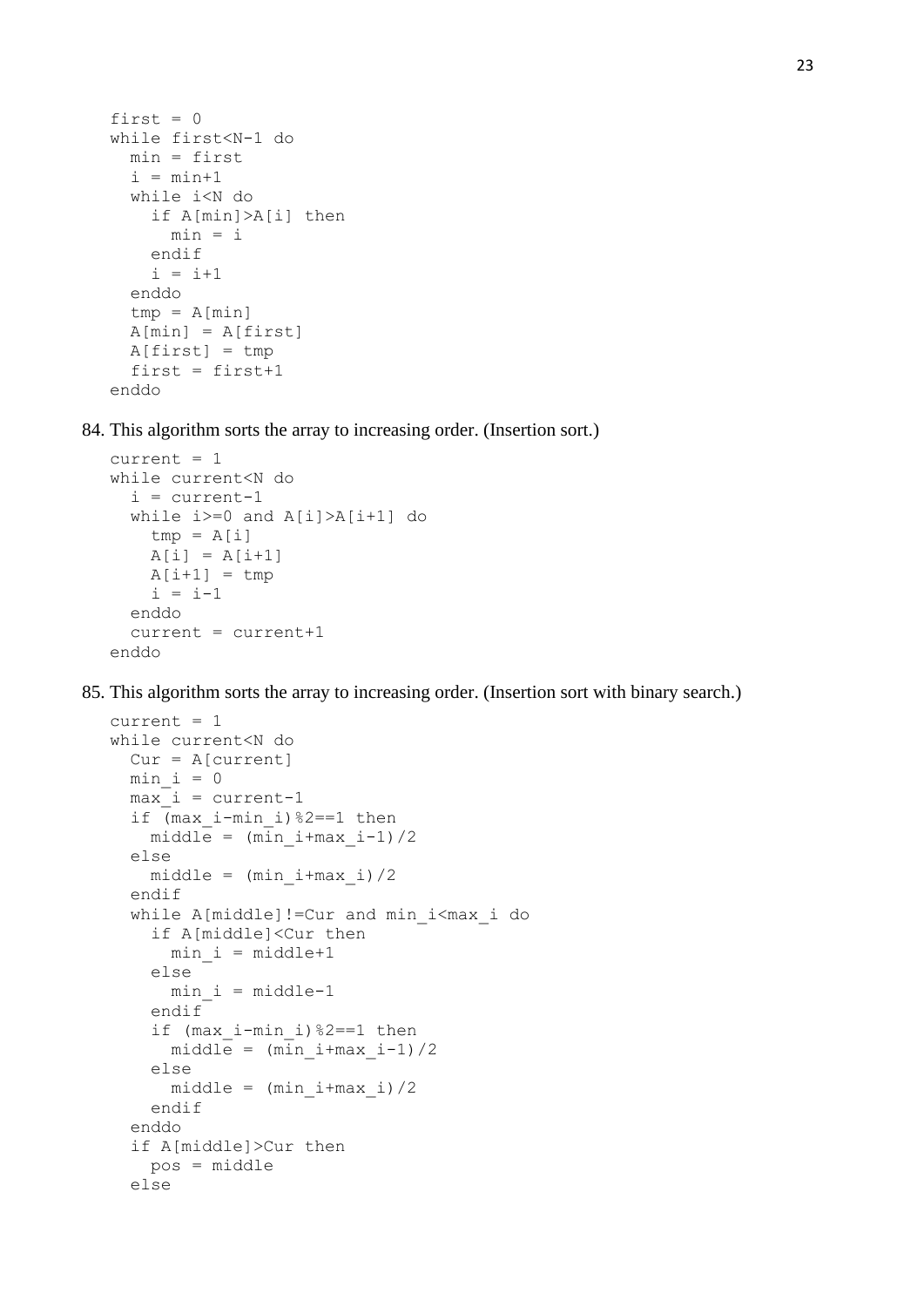```
 pos = middle+1
   endif
   i = current-1
   while i>=pos do
    tmp = A[i]A[i] = A[i+1]A[i+1] = \text{tmp}i = i-1 enddo
   current = current+1
enddo
```
86. This algorithm tells how many times the most frequent digit occurs in a given input integer.

```
i = 0while i<10 do
  digits[i] = 0i = i+1enddo
input num 
while num>0 do
 d = num%10
 num = (num-d)/10digits[d] = digits[d]+1enddo
max=digit[0]
i = 1while i<10 do
   if digits[i]>max then
    max = digits[d] endif
  i = i+1enddo
output "The most frequent digit occurs ",max," times."
```
87. This algorithm determines the median of the array elements.

```
l = N-1while l>0 do
  i = 0 while i<l do
     if A[i]>A[i+1] then
      tmp = A[i]A[i] = A[i+1]A[i+1] = tmp endif
    i = i+1 enddo
  1 = 1-1enddo
if N%2==0 then
   output (A[N/2]+A[N/2-1])/2
else
   output A[(N-1)/2]
endif
```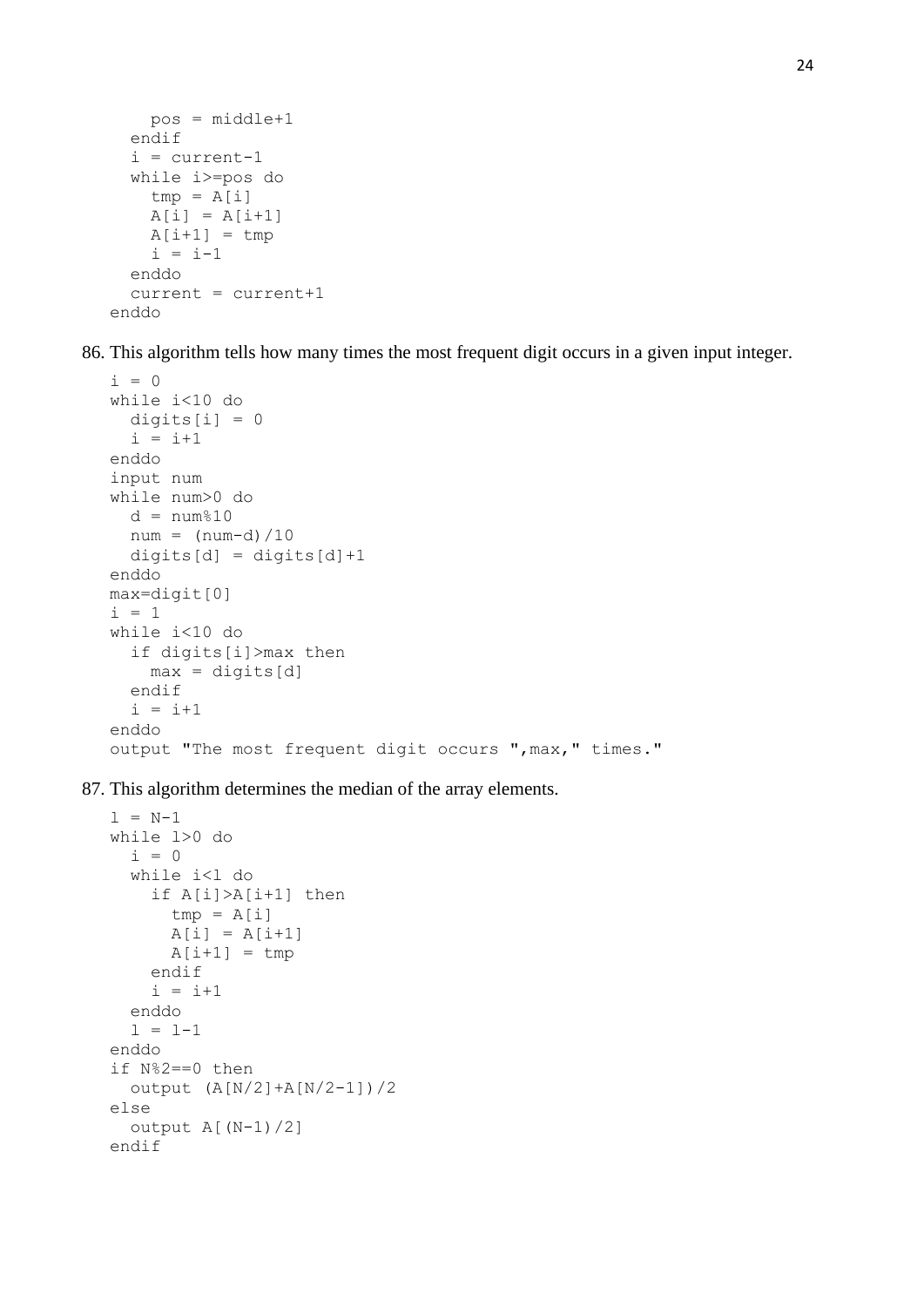88. This algorithm rearranges the array where all even values are prior any odd values. (We can assume that the array stores only integers.) The order of even number and the order of odd numbers separately are not important.

```
i1 = 0i2 = N-1while i1<i2 do
  if A[i1] 2 == 0 then
    i1 = i1+1 else
    if A[i2] 82 == 1 then
      i2 = i2 - 1 else
      t = A[i1]A[i1] = A[i2]A[i2] = A[i1]i1 = i1+1i2 = i2-1 endif
   endif
enddo
```
89. This algorithm tells how many times the difference between neighboring array elements is greater than 10.

```
index = 0count = 0while index<N-1 do
   if A[i]+10<A[i+1] or A[i+1]+10<A[i] then
    count = count + 1 endif
  index = index + 1enddo
output count
```
90. This algorithm compares two array and tell whether they contain the same values in the same order. Like the predefined A array, the B array also have available elements with cardinality M.

```
i = 0if N!=M then
   output "They are different arrays."
else
   while i<M and A[i]==B[i] do
    i = i+1 enddo
   if i==M then 
     output "They have the same content."
   else
     output "They are different arrays."
   endif
endif
```
91. This algorithm prints the elements of two sorted arrays. Like the predefined A array, the B array also have available elements with cardinality M. The arrays and the output both must be sorted in increasing manner.

 $i$  a = 0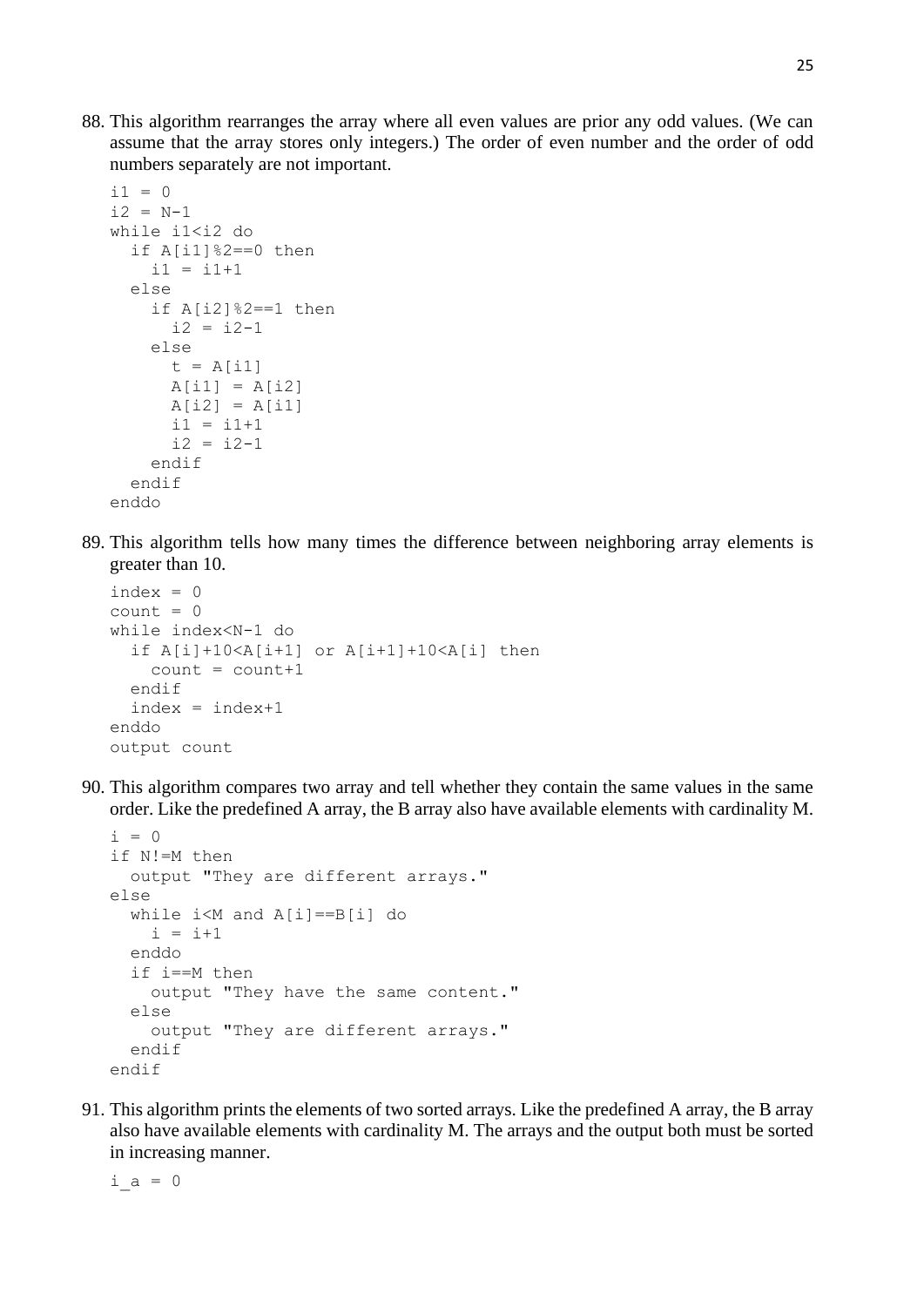```
i b = 0
while i a<N and i b<M do
  if A[i_a] < B[i_b] or i b==M then
     output A[i_a]
    i_A = i_{a+1} endif
  if A[i_a]>=B[i_b] or i a==N then
    output B[i b]
    i b = i b+1
   endif
enddo
```
92. This algorithm determines the moving average of a dataset over 5-element subsets. So, each element of the new array is the mean of the 5 consecutive elements of the original array. The new array has N-4 elements because the first 2 and the last 2 values have not enough neighbors.

```
i = 2while i<N-3 do
  j = -2sum = 0 while j<3 do
    sum = sum+A[i+j]j = j+1 enddo
 MA[i-2] = sum/5i = i+1enddo
```
### **3) Algorithms using subroutines**

93. This algorithm implements the mathematical sign function and demonstrates its application.

```
function sign(N)
   if N==0 then
     return 0
   endif
   if N>0 then
     return +1
   endif
   if N<0 then
     return -1
   endif
endfunction
output "Give me a number"
input A
output "Give me another number"
input B
if sign(A) == sign(B) then
   output "They have the same sign."
else
   output "They have different signs."
endif
```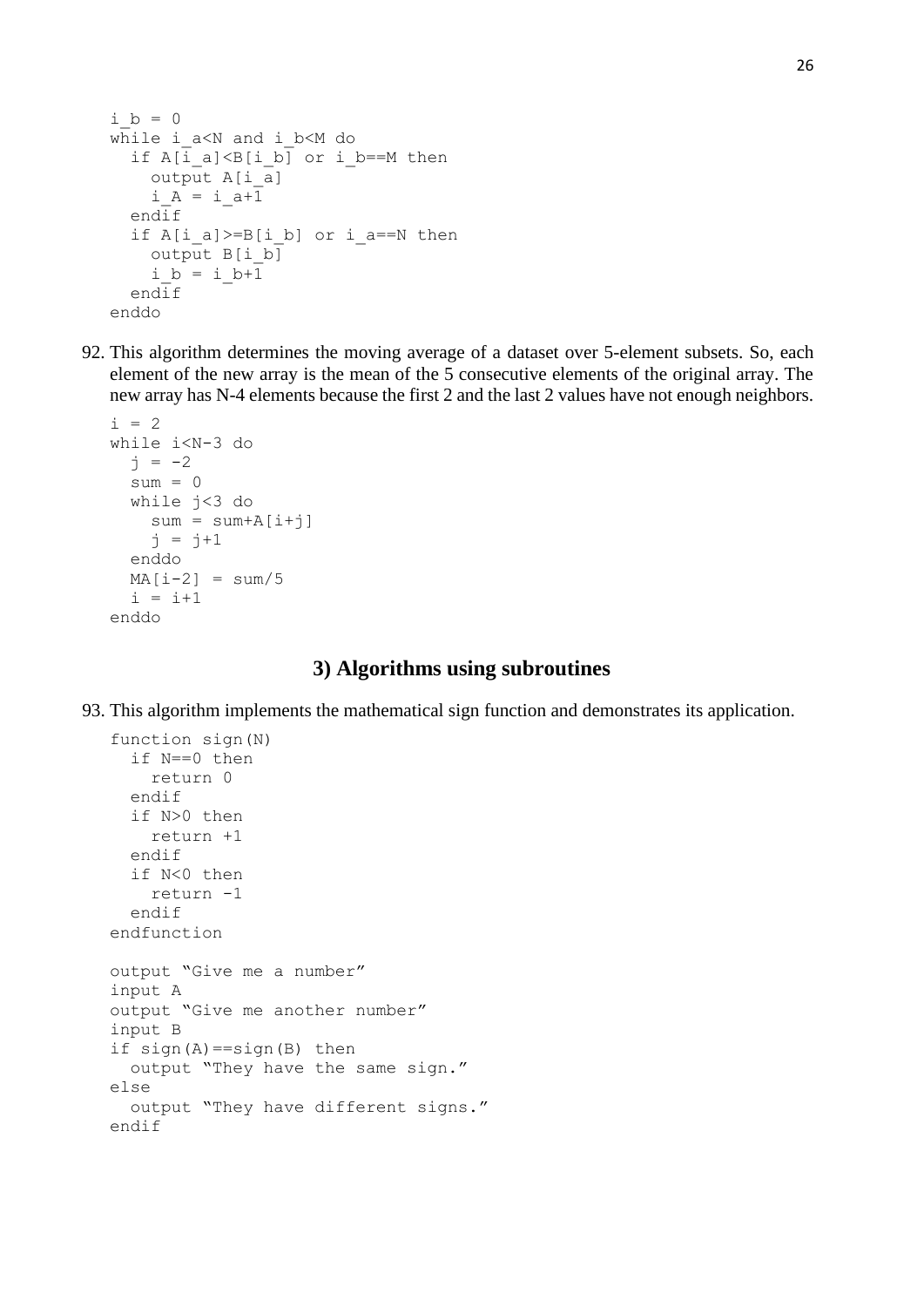94. This algorithm calculates the third angle (in degrees) of a triangle if two is given as parameters. Special case is also managed the in the example.

```
function triangle(alpha, beta)
   if alpha+beta<180 and alpha>0 and beta>0 then
     return 180-alpha-beta
   else
     return -1
   endif
endfunction
output "Give two angles"
input A,B
if triangle(A, B) == -1 the
   output "Wrong values. Not triangle angles.
else
   output "Angles: ", A, B, triangle(A,B)
endif
```
95. This algorithm uses a function for exponentiation, where the exponent is a positive integer. It calculates some values.

```
function power(b,e)
  p = 1 while e>0 do
   p = p * be = e-1 enddo
   return p
endfunction
output "Six squared is", power(6,2)
output "Five cubed is", power(5,3)
output "Four squared cubed is", power(power(4,2),3)
```
96. This algorithm defines a function to tell the smallest prime number above its parameter. It prints the first 5 prime numbers.

```
function NextPrime(current)
  next = current + 1 while 1==1 do
     divisor = 2
     while next%divisor!=0 do
       divisor = divisor+1
     enddo
     if next==divisor then
       return next
     endif
    next = next +1 enddo
endfunction
p1 = NextPrime(1)p2 = NextPrime(p1)
p3 = NextPrime(p2)p4 = NextPrime(p3)p5 = NextPrime(p4)
```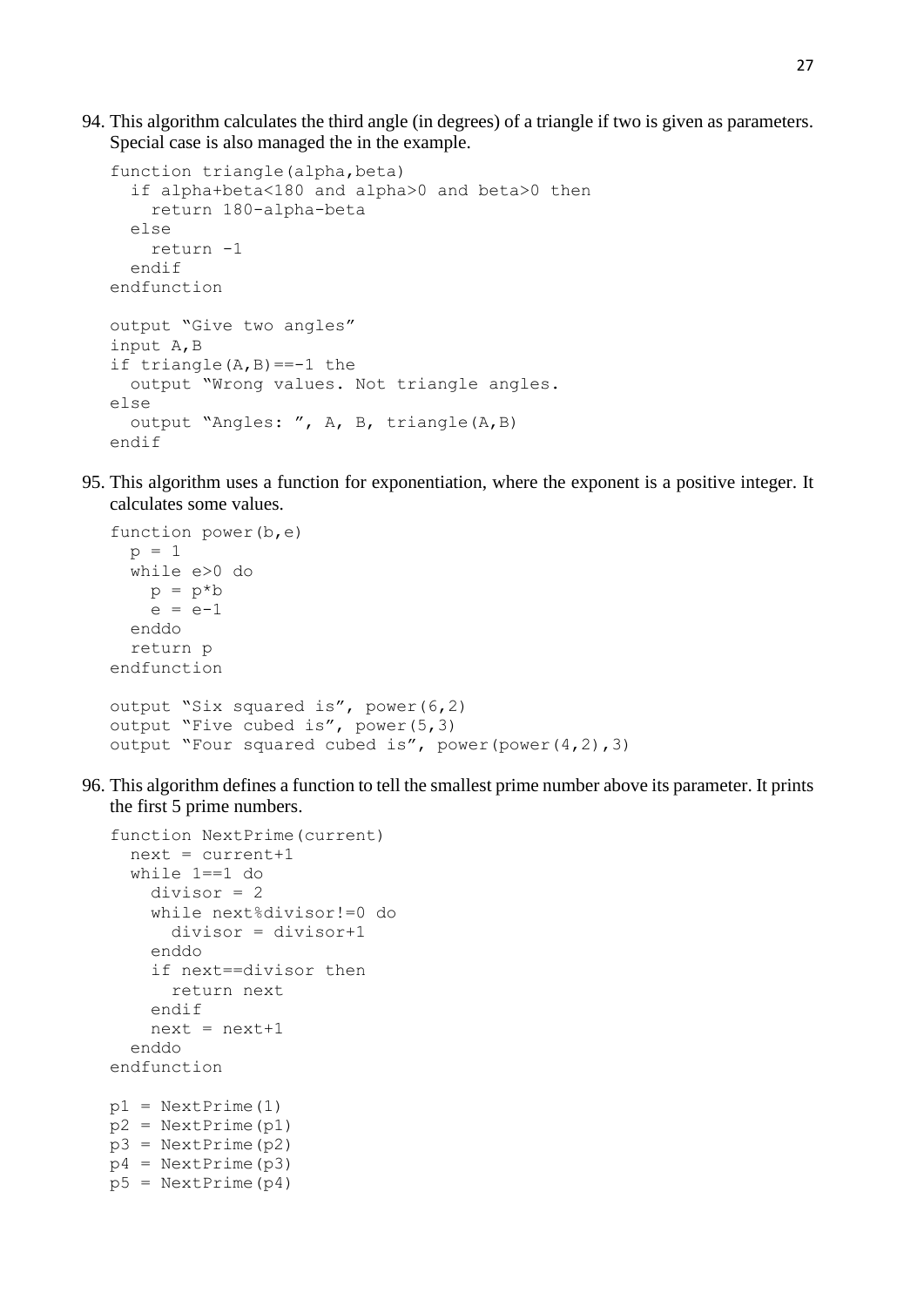output p1, p2, p3, p4, p5

97. This algorithm applies a function to tell the length of the given month in days (in case of nonleap years). It tells whether June or July is the longer and then it lists the days of November.

```
function months(M)
   if M==2 then
     return 28
   else
     if M==4 or M==6 or M==9 or M==11 then
       return 30
     else
       return 31
     endif
   endif
endfunction
if months(6)<months(7) then
   output "July is longer than June."
i = 1while i<=months(11) do
  output i, " November 2021", NEWLINE
  i = i+1enddo
```
98. This algorithm defines two functions. They give back the perimeter and the area of a circle based on the radius.

```
function perimeter(R)
   return 2*R*3.141592
endfunction
function area(R)
   return R*R*3.141592
endfunction
output "The value of Pi is: ", area(1.0)
output "The value of Pi is: ", perimeter(2/4)
```
99. This algorithm defines a procedure to print minimum 1 and maximum 5 stars (asterisk symbols) according to its parameter.

```
procedure stars(x)
  n = 1 while x>0 and n<=x and n<=5 do
     output "*"
    n = n+1 enddo
endprocedure
call stars(5)
```
100. This algorithm contains a function definition to calculate the gross price based on the net price and the VAT (in percentages).

```
function gross(net,VAT)
  toPay = net * (1+VAT/100) return toPay
endfunction
```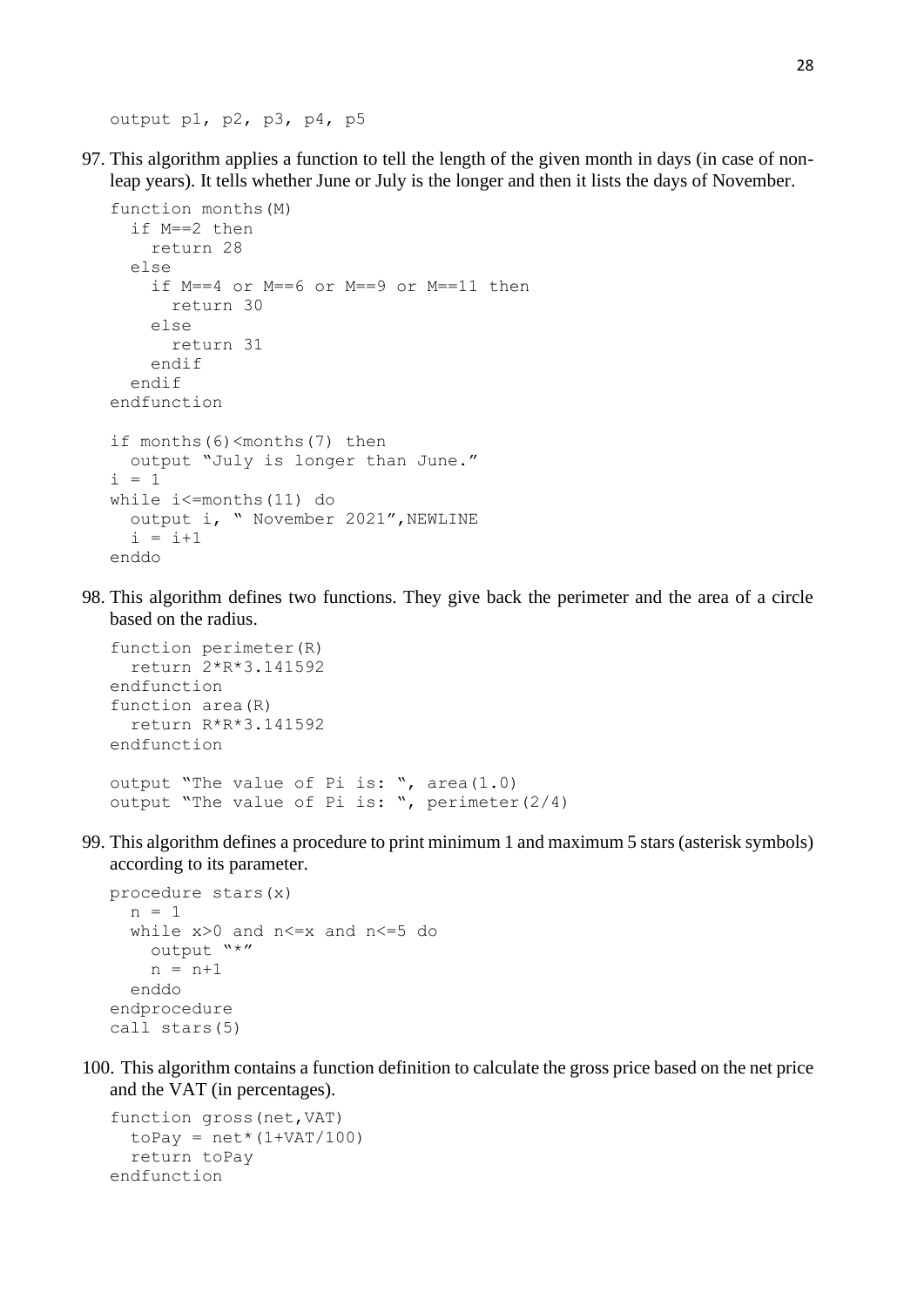```
output "Net price of a product "
input x
output "Relevant VAT (%) "
input y
output "The gross price is ", gross (x, y)
```
101. This algorithm tells you how much programming effort you need to be a quite good programmer using a procedure.  $\circledcirc$ 

```
procedure WhatToDo(N)
   if N<1000 then
     output "You must practice a bit more."
   else
     output "You must practice a LOT.
   endif
endprocedure
output "How many codes have you already written alone?"
input NumOfCodes
call WhatToDo(NumOfCodes)
output "Don't hesitate. Start it."
```
102. This algorithm defines a function to calculate the factorial of a positive integer. It is used in a combinatorial problem.

```
function fact(N)
  f = 1 while N>1 do
   f = f^*NN = N-1 enddo
   return f
endfunction
output "The chance to win on 5/90 lottery "
output fact(5)*fact(90-5)/fact(90)
```
103. This algorithm defines a recursive function to calculate the factorial of a positive integer.

```
function fact(N)
   if N==1 then
     return 1
   else
     return N*fact(N-1)
   endif
endfunction
if fact(5) == 1 * 2 * 3 * 4 * 5 then output "It works!"
endif
```
104. This algorithm uses a function to find the middle value from the three parameters.

```
function mid(x,y,z)if (x>=y and x<=z) or (x>=z and x<=y) then
   m = x endif
```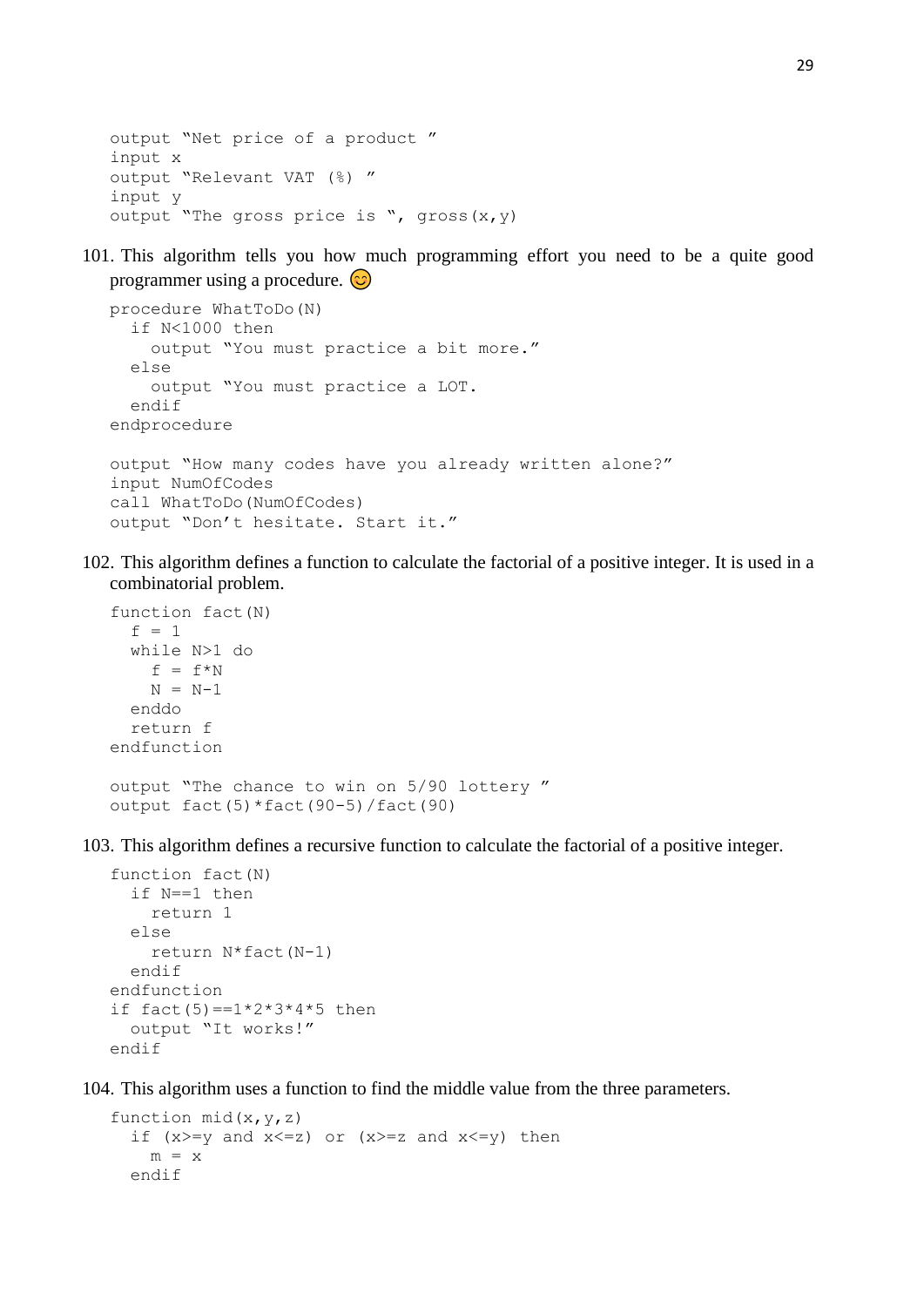```
if (y>=x and y<=z) or (y>=z and y<=x) then
    m = v endif
  if (z \ge y and z \le x) or (z \ge x and z \le y) then
    m = z endif
   return m
endfunction
output "Enter three numbers"
input a,b,c
output mid(a,b,c) " is not the greatest and not the lowest."
```
105. This algorithm contains a function definition. It gets a time moment defined by the 3 parameters and returns the number of seconds before the given moment of the day. In the example it returns by 86400.

```
function seconds(hour, min, sec)
   return (hour*60+min)*60+sec
endfunction
output "Number of seconds in a day: ", seconds(24,0,0)
```
106. This algorithm has a paramaterless procedure to print integers from 1 to 100.

```
procedure integers()
   n = 1
   while n<=100 do
     output n, NEWLINE
    n = n+1 enddo
endprocedure
output "Here are hundred integers: "
call integers()
```
107. This algorithm contains a function definition, which can tell that its parameter is a positive even integer below 10.

```
function IsSmallEven(N)
   if N%2==0 and N<10 and N>0 then
     return 1
   else
     return 0
   endif
endfunction
output "Give a number"
input n
if IsSmallEven(n)==0 then
   output "yes"
else
   output "no"
endif
```
108. This algorithm contains 3 function definitions, to tell that a number is a positive even integer below 10.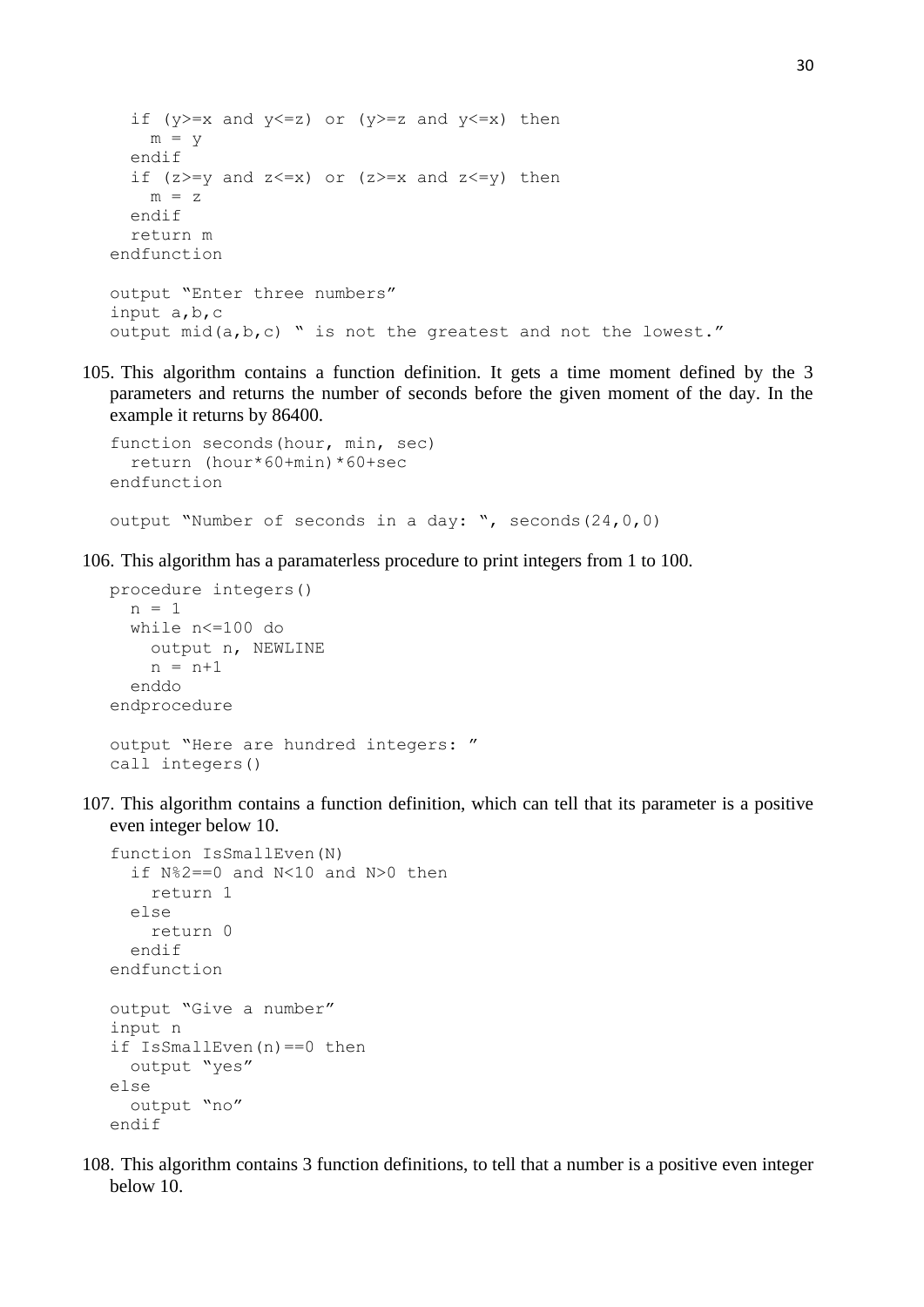```
function IsEven(N)
   if N%2==0 then
     return 1
   else
     return 0
   endif
endfunction
function IsPositive(N)
   if N>0 then
     return 1
   else
     return 0
   endif
endfunction
function IsBelow10(N)
   if N<10 then
    return 1
   else
     return 0
   endif
endfunction
output "Give a number"
input n
if IsEven(n)*IsPositive(n)*IsBelow10(n)==0 then
   output "yes"
else
   output "no"
endif
```
109. This algorithm contains a procedure definition. It prints the exact time (hours, minutes, seconds) based on the number of seconds that have elapsed since that day (given as a parameter). In the example it prints 2:46:40.

```
procedure time(t)
  s=t%60
 m={t/60}%60
 h = \{t/3600\} output h, ":", m, ":", s
endprocedure
output "The time after 10,000s is: "
call time(10000)
```
110. This algorithm prints out a multiplication table by a procedure. The size of the output is given as a parameter. Ten different sized structure is printed by calls.

```
procedure MultTab(N)
  r=1 while r<=N do
    c=1 while c<=N do
      output c*r
      c=c+1
```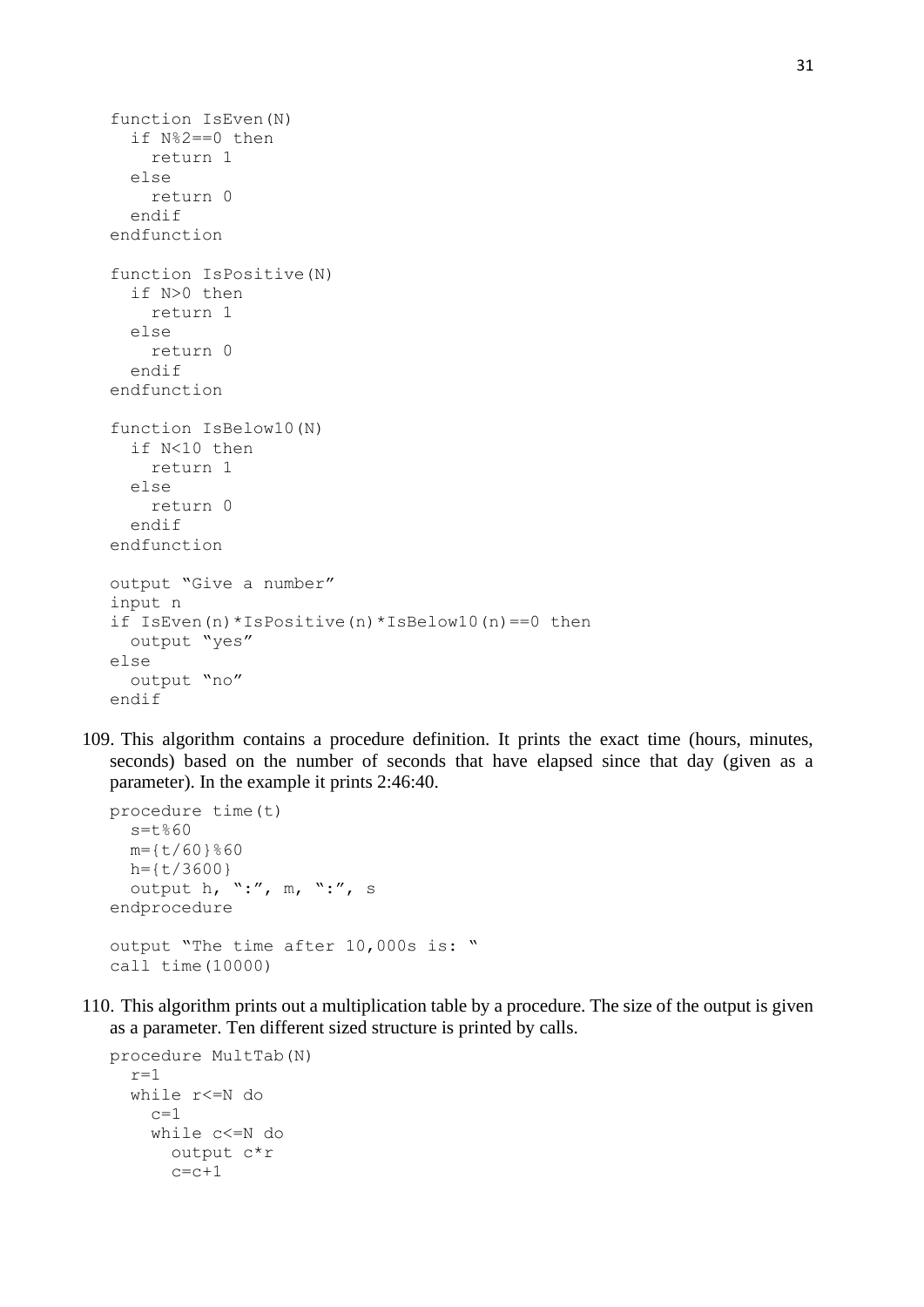```
 enddo
     output NEWLINE
    r=r+1 enddo
endprocedure
size = 1while size<=10 do
   call MultTab(size)
  size = size + 1enddo
```
111. This algorithm prints out a chessboard pattern (using 0s and 1s in a square area) by the help of a procedure and a function.

```
function change(x)
   return 1-x
endfunction
procedure chessboard(x)
   color=0
  s=1 while s<=x do
    \cap=1
     while o<=x do
       output color
       color=change(color)
       o=o+1
     enddo
     output NEWLINE
     if x%2==0 then
       color=change(color)
     endif
    s = s + 1 enddo
endprocedure
output "Enter the size "
input S
call chessboard(S)
```
112. This algorithm converts a positive decimal integer into another number system (with base number between 2 and 9). It is implemented in a recursive procedure. The example calls provides 20, 10011 and 354.

```
procedure Convert(N,B)
   if N!=0 then
     call Convert((N-N%B)/B,B)
     output N%B
   endif
endprocedure
call CONVERT(16,8)
output NEWLINE
call CONVERT(19,2)
output NEWLINE
```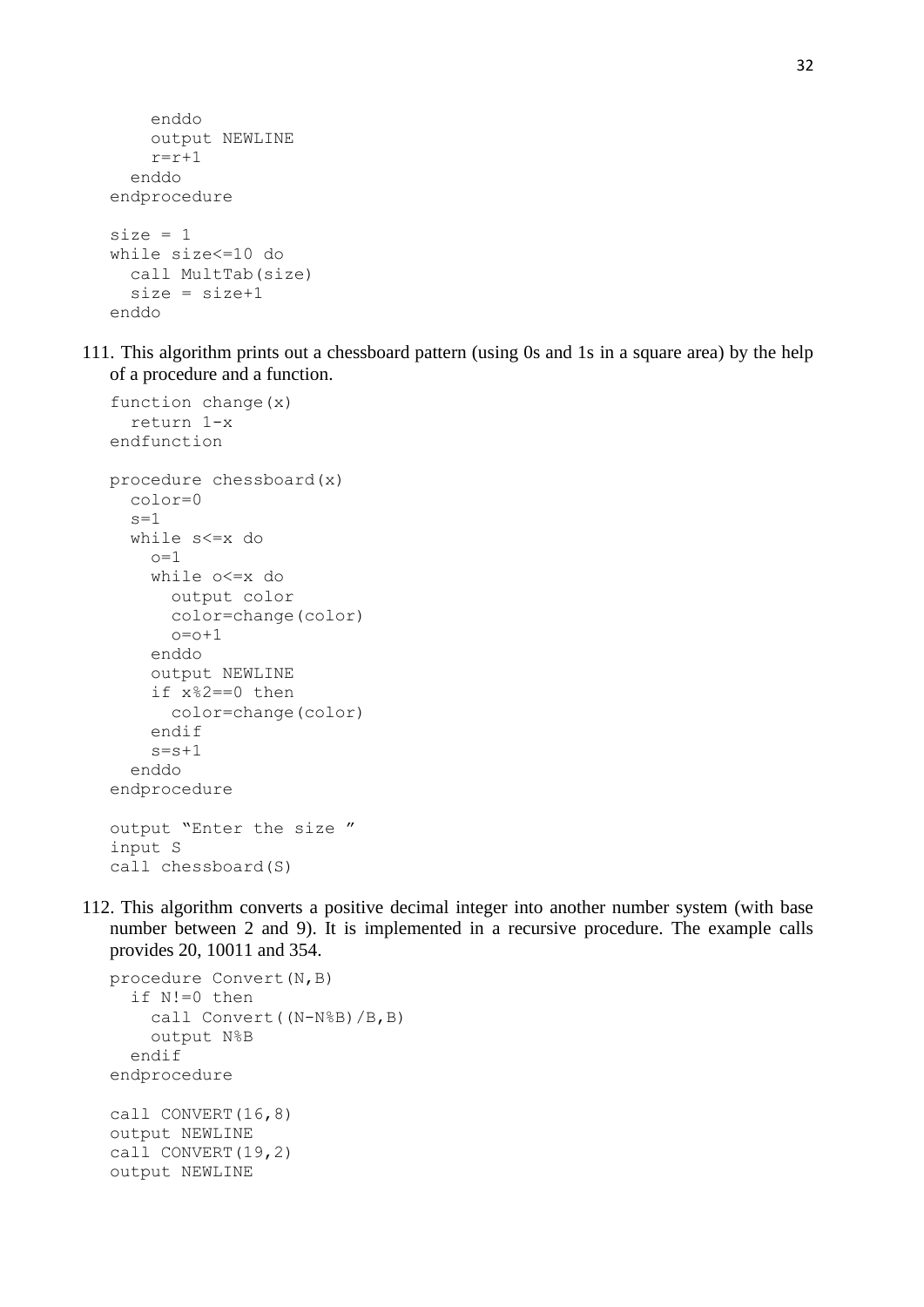call CONVERT(832,6)

113. This algorithm converts Arabic numerals to Roman numerals. It is limited to 1-12 only (for example tower clocks often use Roman numerals). The algorithm uses a procedure to print the Roman numeral and starts a new output line.

```
procedure Roman(Arabic)
   if Arabic==4 or Arabic==9 then
     output "I"
     Arabic = Arabic+1
   endif
   if Arabic>=10 then
     output "X"
    Arabic = Arabic-10 endif
   if Arabic>=5 then
     output "V"
     Arabic = Arabic-5
   endif
   while Arabic>0 do
     output "I"
     Arabic = Arabic-1
   enddo
   output NEWLINE
endprocedure
Arabic = 1while Arabic<=12 do
   call Roman(Arabic)
enddo
```
114. This algorithm defines two function to determine the greatest common divisor and the lowest common multiple of their two parameters.

```
function GCD(N1,N2)
   while N2!=0 do
   Nt = N2 N2 = N1%N2
   N1 = Nt enddo
   return N1
endfunction
function LCM(n1,n2)
   return n1*n2/GCD(n1,n2)
endfunction
output "Enter 2 positive integers"
input x,y
output "Their lowest common multiple is ", LCM(x, y)if GCD(x, y) == 1 then
   output "They are coprime integers."
endif
```
115. This algorithm uses a procedure to print out integers on 10 positions with right alignment. It uses required number of leading spaces (" "). Each number is written into separate lines so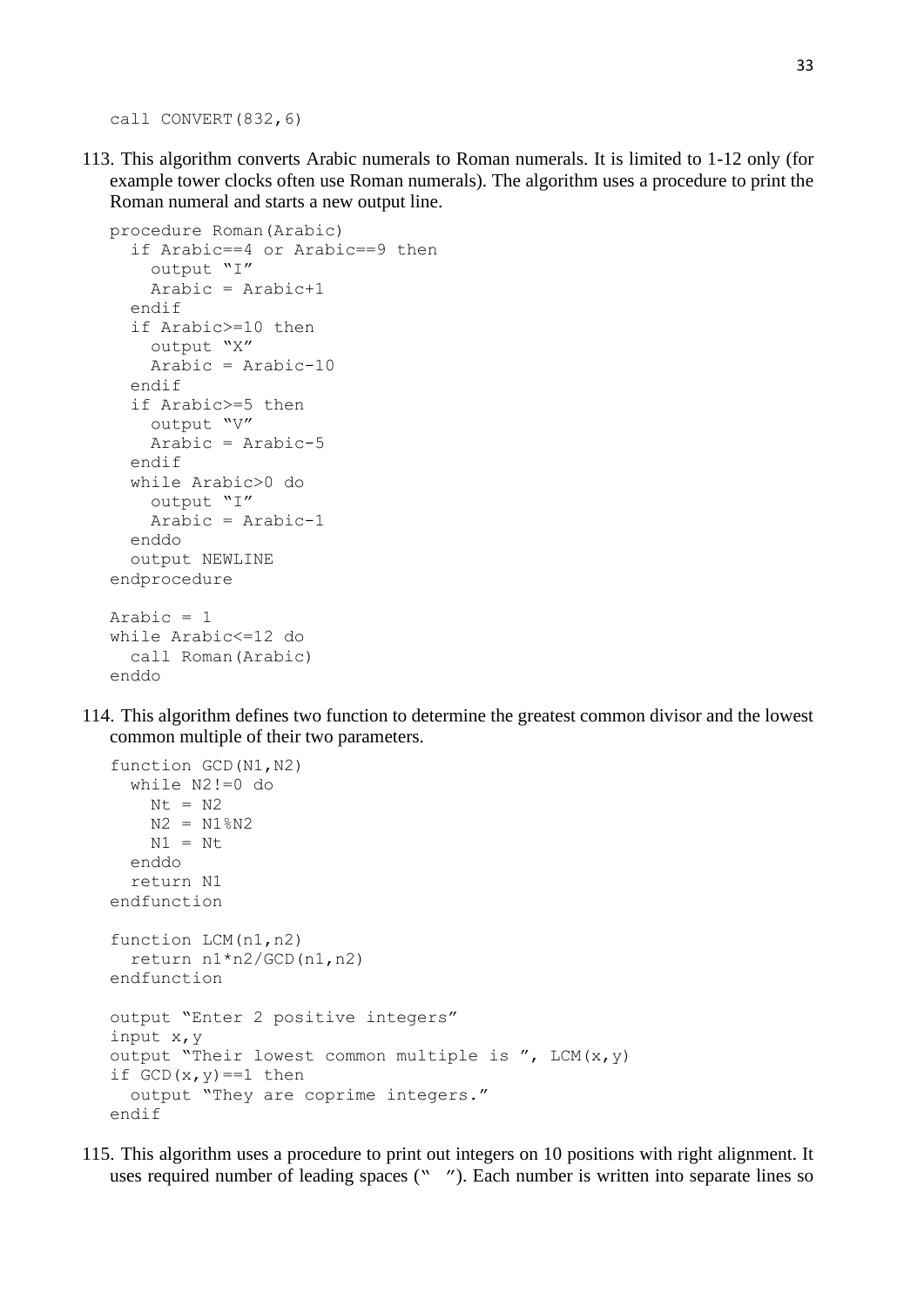units, tens, hundreds, etc are under each other. The parameter must be less than ten billion of course.

```
procedure RightAlign(Num)
   Num2 = Num
  nd = 0 while Num2>0 do
   Num2 = (Num2-Num2<sup>8</sup>10)/10nd = nd+1 enddo
   while nd<=10 do
    output " "
    nd = nd+1 enddo
   output Num, NEWLINE
endprocedure
call RightAlign(123)
call RightAlign(4)
call RightAlign(5678901)
call RightAlign(234567890)
call RightAlign(12345)
```
116. This algorithm finds the greatest value among 4 numbers by the help of functions.

```
function big2(a,b)
  if a<b then
     return b
   else
     return a
   endif
endfunction
function big4(a,b,c,d)
  if big2(a,b)\leq biq2(c,d) then
     return big2(c,d)
   else
     return big2(a,b)
   endif
endfunction
output "Enter 4 numbers"
input n1,n2,n3,n4
output "The greatest is ", big4(n1,n2,n3,n4)
```
117. This algorithm finds the greatest value among 4 numbers by the help of functions.

```
function big2(a,b)
  if a<b then
     return b
   else
     return a
   endif
endfunction
function big4(a,b,c,d)
  return big2(biq2(a,b),biq2(c,d))
```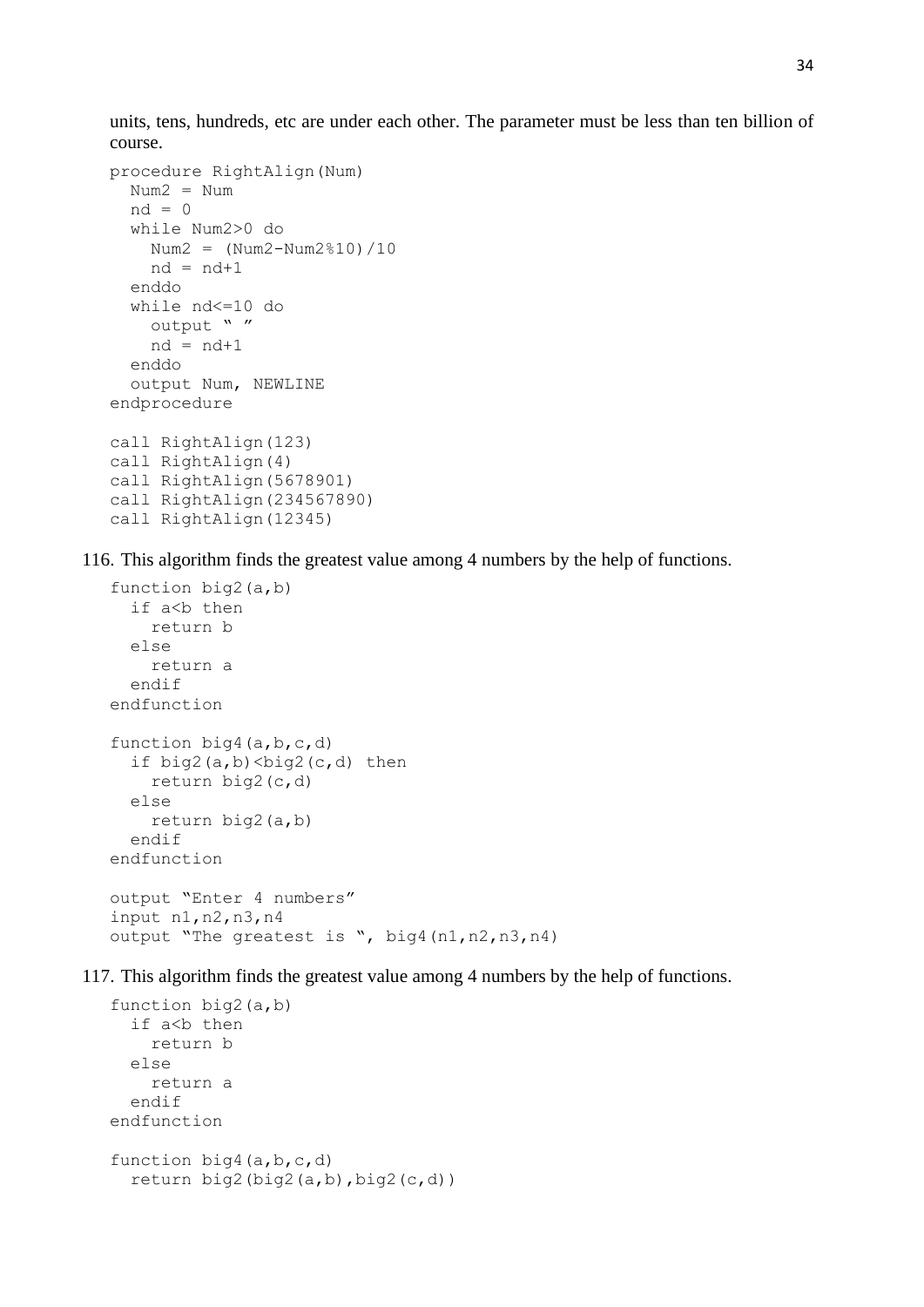endfunction

```
output "Enter 4 numbers"
input n1,n2,n3,n4
output "The greatest is ", big4(n1,n2,n3,n4)
```
118. This algorithm tells (in a silly way) how many binary combinations can be stored in one byte (using two functions, one of them is a parameterless function).

```
function square(N)
   return N*N
endfunction
function combinations()
  i = 1b = 2 while i<=3 do
   b = square(b)i = i+1 enddo
   return b
endfunction
if combinations()==256 then
   output "It is always true."
endif
```
119. This algorithm tells (in a silly way) how many binary combinations can be stored in one byte (using two functions, one of them is a parameterless function).

```
function square(N)
   return N*N
endfunction
function combinations()
   return square(square(square(2)))
endfunction
if combinations()==256 then
   output "It is always true."
endif
```
120. This algorithm can tell whether a box (rectangular cuboid) can surround another one. Both boxes are specified by their dimensions. The code contains several functions to solve the problem.

```
function biggest(a,b,c)
   if a>=b and a>=c then
     return a
   endif
   if b>=a and b>=c then
     return b
   endif
   if c>=a and c>=b then
     return c
   endif
endfunction
```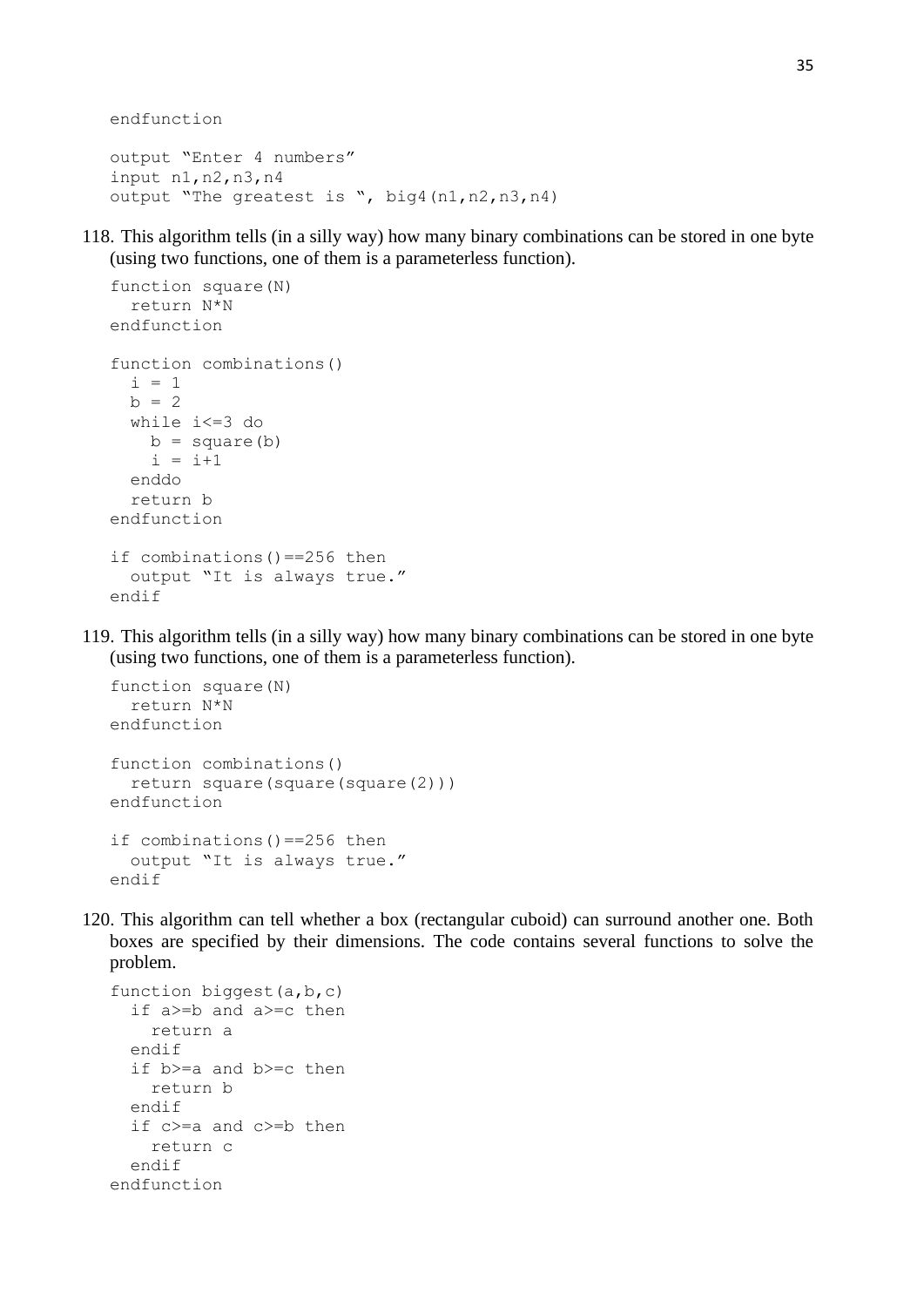```
function smallest(A,B,C)
   if A<=B and A<=C then
     return A
   endif
   if B<=A and B<=C then
     return B
   endif
   if C<=A and C<=B then
     return C
   endif
endfunction
function middle(l,n,k)
   return l+n+k-biggest(l,n,k)-smallest(l,n,k)
endfunction
function ContainBox(x1,y1,z1,x2,y2,z2)
  fb = 0fm = 0fs = 0if biggest(x1,y1,z1)>biggest(x2,y2,z2) then
    fh = 1 endif
  if middle(x1, y1, z1) >middle(x2, y2, z2) then
    fm = 1 endif
  if smallest(x1,y1,z1)>smallest(x2,y2,z2) then
    fs = 1 endif
   if fb+fm+fs==3 then
     return 1
   else
     return 0
   endif
endfunction
if ContainBox(9, 5, 7, 8, 6, 1) then
  output "The \langle 9, 5, 7 \rangle box can contain the \langle 8, 6, 1 \rangle box."
else
   output "The first box cannot surround the second one."
endif
```
121. This algorithm contains a procedure which can tell the root(s) of a second-degree equation. The coefficients of the general  $ax2+bx+c=0$  form are the parameters of the subroutine. It uses a 'built-in' sqrt() function to calculate the square root of a number.

```
procedure SDE(a,b,c)
   if a==0 then
     if b==0 then
       output "Not equation."
     else
      x=-c/b output x
     endif
   else
```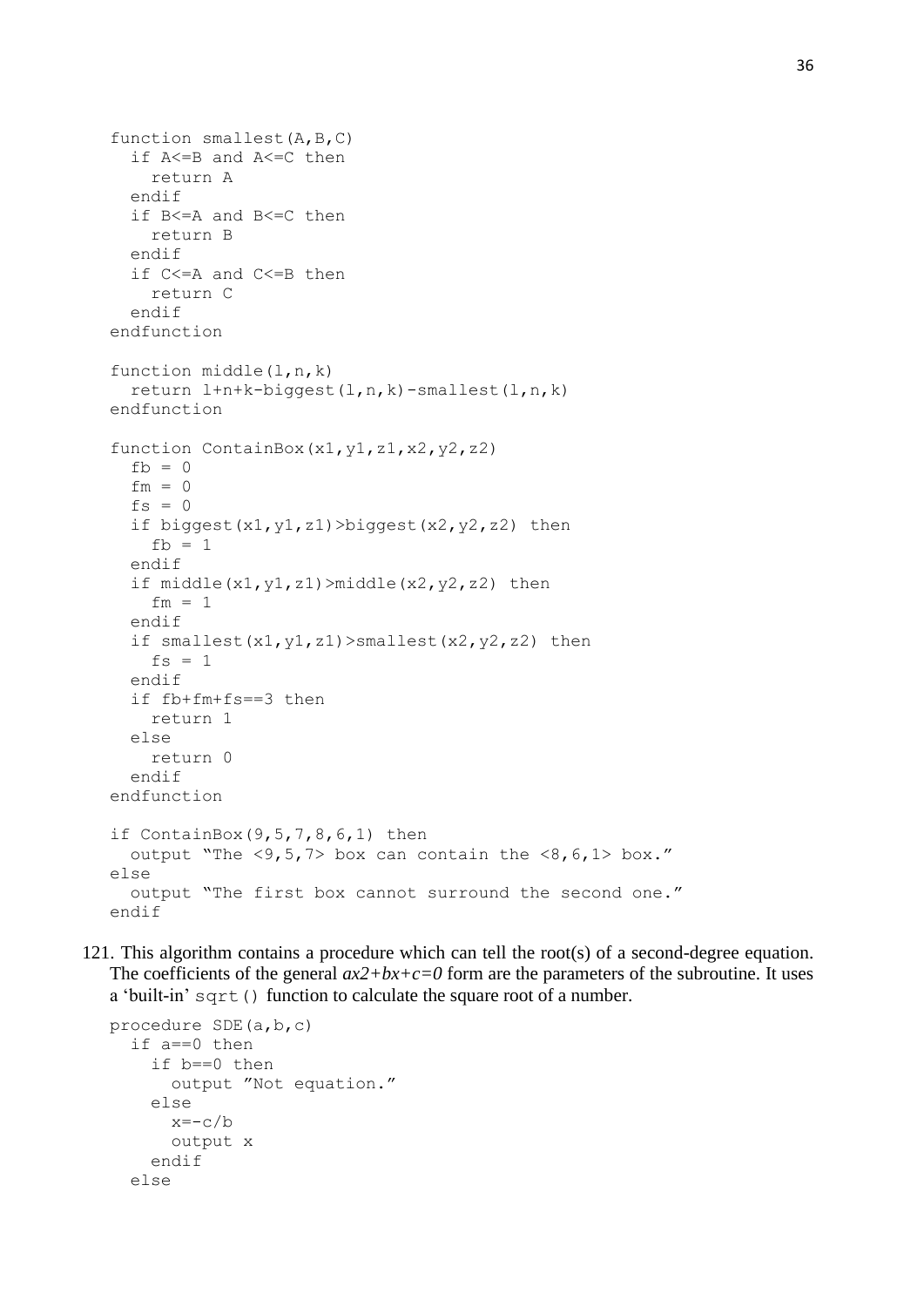```
d=b*b-4*a*c if d>0 then
      x1 = (-b + sqrt(d)) / (2*a)x2 = (-b-sqrt(d)) / (2*a) output x1, x2
     else
       if d==0 then
        x=-b/(2*a) output x
       else
         output "No solution."
       endif
     endif
   endif
endprocedure
output "3*x*x-9*x+4=0"call SDE(3,-9,4)output "2*x+5=0"
call SDE(0, 2, 5)
```
122. This algorithm defines a recursive procedure which needs two positive integer parameters. The procedure prints out the integers between 1 and the value of the first parameter. The second parameter tells the direction of the numbers (either in increasing order or in decreasing order).

```
procedure integers (Max, Dir)
   if Dir==1 and Max>1 then
    call integers (Max-1, Dir)
   endif
   output Max
   if Dir==0 and Max>1 then
    call integers (Max-1, Dir)
   endif
endprocedure
output "Enter a positive integer"
input Number
output "Integers in increasing order: "
call (Number-1,1)
output "Integers in decreasing order: "
call (Number,0)
```
123. This algorithm calculates the mean and the standard deviation of the first few elements of the Collatz-sequence. It is implemented in a procedure where the first parameter (a positive integer) is the initial value of the sequence, and the second parameter is the number of consecutive elements we are interested in. The generation of the elements are helped by a function and the generated values are stored in an array. The 'built-in' sqrt() function can be used.

```
function next_Collatz(Current)
   if Current%2==0 then
     return Current/2
   else
     return 3* Current+1
   endif
endfunction
```